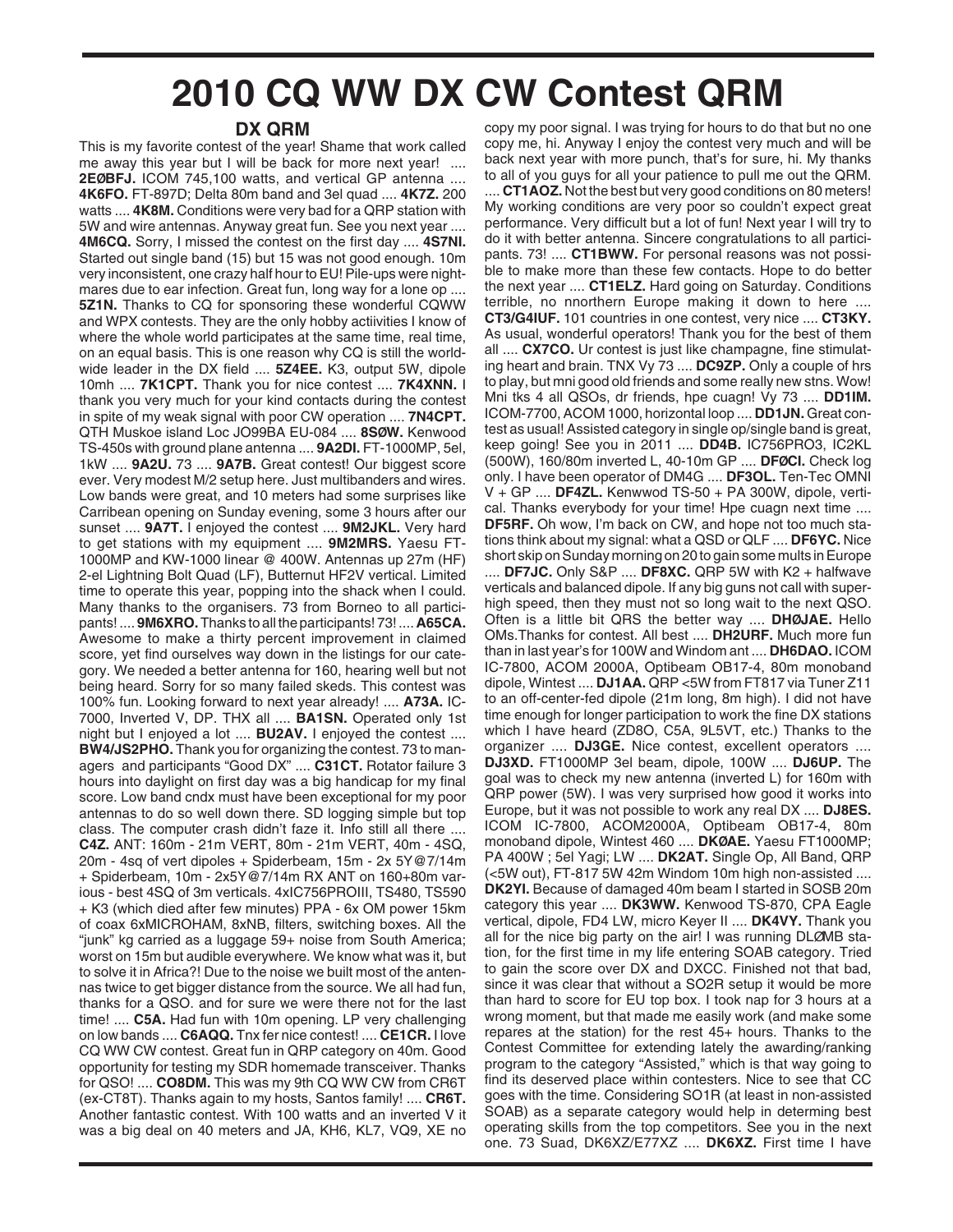worked with a full-size dipole on 160m. Half DXCC is my lucky result in 10 hours .... **DK7AN.** Sorry I missed the deadline (must have looked at last year's deadline). And this happened to me when I broke the 1000 QSOs barrier for the first time! I hope my data can still serve as a checklog; but if there are many more sleepy heads I wouldn't mind if our logs would profit from a deadline extension. Anyway, great contest, operated as usual with FT-857D, 100W, and an FD4 Windom antenna forced to all bands with an LDG AT-100Pro autotuner .... **DK8NT.** My nr 1 contest each year with some extra time for the family for a Xmas market visit .... **DK8NX.** A bit short on operators for M/2 this year. Still we enjoyed good conditions and were able to improve last year's score significantly .... **DL1A.** My TRX is an Argonaut 2 only, 5W, Inverted V 160-40, Doppel-Zepp .... **DL1AQU.** FT-1000MP, ant KT34a, dipole .... **DL1ARJ.** FT-840, 30 to 100 Watts, antenna CP-6 (vertical) .... **DL1AWM.** Alinco DX70; ant: Outback-1899; pwr: 100W .... **DL1AZA.** Due to QRL could only spend a few hours in the contest Saturday night. After all I could improve my DXCC score on 80m by 5 new countries. Tnx to all who responded to my weak signal .... **DL1EAL.** Thanks for super contest .... **DL1FMG.** FT2000 + ACOM 1000, 84m horizontal loop, 26m vertical loop .... **DL1NEO.** IC-746, GPA 30, LW 40m .... **DL1SAN.** My first WW DX contest .... **DL1SWN.** Tnx fer nice contest, cuagn 2011! .... **DL1THB.** Vy 73 & best DX .... **DL1VJL.** Bands fairly good and quiet. I used the contest to test my antenna. Logged by hand SD, palm paddle, no PC .... **DL2BQD.** Remote operation: wire vertical, buried radials, SG-239, Elecraft K2, K1EL WinKey RS232, SM5VXC IP-Sound, Ham Radio Deluxe Server, Virtual Serial Ports Emulator, Hamachi2 VPN, Ham Radio Deluxe Client, N1MM Logger, VE7CC Cluster Client .... **DL2IPU.** FT1000MP, ACOM 2000, Optibeam 17-4, 80m & 40m vertical, no 160m antenna due to strong wind a few weeks ago. Not really time for contesting but at least 600 QSOs. Enjoyed 1st time working with WinTest program .... **DL2OBO.** What a great contest again. Enjoyed hunting missing DXCC entities on 15m and 10m .... **DL2SWN.** TS850S - 2x19, 5m dipole Hühnerleitung .... **DL2ZA.** Dear friends, was nice to take part at the contest .... **DL3FBB.** For this year's CQ WW DX CW Contest I decided on operating portable style in the SOLP/20m category like last year. There were some subtle differences though: 1) I extended my 1-ele Delta-Loop to a 2-ele Delta Loop which allows me to instantly switch between the western and eastern hemispheres; 2) The WX was much colder with temperatures around the freezing point which makes erecting, tuning and dismantling the antenna a challenging job; 3) Condx seemed to be better than last year with longer openings on 20m, notably on Sunday evening; 4) I could improve QSO number, zone, and country multipliers and so the claimed score quite a bit. Overall, it was great fun! .... **DL4AAE.** Tnx for the FB contest. GL es CUAGN in 2011! .... **DL4FDM.** IC-7400, 100W, dipoles .... **DL4FN.** Kenwood TS2000X (<100W), one dipole 3 40m for 15m + 10m during contest. No computer, no packet radio, no internet .... **DL4HRM.** Thank you for contest, but conditions on first here only miserable 73 de Axel .... **DL4HWI.** Kenwood TS-870 SAT, antenna MP1 on balcony, 28m high .... **DL4XU.** Yaesu FT-450 Datong FL2 Yaesu Tuner FC-102 KC Keyer Kent Pad, SteppIR 3-element, 164 meter loop .... **DL4ZA.** IC-7400, 100W, G5RV (160 + 80m), TE-47 (40-10m) .... **DL5ASK.** TS440-S, Lazy Quad .... **DL5JRA.** ICOM-7400, 80W, dipole up 10m. Lots of nice sigs but some are using high power with 5 kHz of noise and clicks. Thanks for picking me up with patience .... **DL5KUD.** Icom-756PROIII, ant: TA33M, FD4, 160 dipole .... **DL5ZB.** Another participation with great fun! There were again a lot of interesting callsigns. cuagn 2011! vy 73 .... **DL7JAN.** 73 .... **DL7JOM.** This year 160 mtrs; other bands checklog only. Vy 73 .... **DL7UMK.** Many thanks to the guys of DFØCG/DR1A and especially to DL8WPX for using their great station! Was my first full-time effort. Had a lot of fun! Thanks to all for calling me! ....

**DL8DYL.** Single-op, 100W, R7 .... **DL8RDL.** Sorry for the bad condx on 10m here in northern Germany. Hope it will be better next year! .... **DL9GFB.** Ufb condx and a new 4-sqr improved my score from 2009. To break the pileup is not the problem; to hear the call back is the real problem. Cuagn in 2011 es 73 de Olaf DM7C/DL7CX .... **DM7C.** TX/RX Yaesu FT-847, 50W, aAnt R1 dipole for 160, 80, 15m bands, dipole for 10m band .... **DO1UZ.** Nice Contest. Training on the job is hard but it makes fun. We are proud to say that we are a legal limit stationtation in Germany (below 750 watts). Antenna: 2x FB33 staked, FD4. Transceiver: FT-1000MP Mark V Field + FL-7000 .... **DP6T.** Nice experience .... **DT8A.** QRV from Makati city, Metro Manila, Philippines .... **DV1/JO7KMB.** Using my wire dipole antenna .... **DV1SDT.** Arorangi, Rarotonga, Cook Islands. Attached is a Check Log. Not interested in entering the contest, just wanted to put the Cook Islands into the contest and pass out some points :-). I'm a rag chewer, not a DXer LOL .... **E51AND.** Elecraft K2, 100W, U-shaped dipole for 80m @9m, Inverted Vee for 40m @7m, Delta Loop for 20m, Sloping Dipole for 15m .... **E71DX.** It is important to participate and share points to other contesters. .... **E77C.** Yaesu FT817, 5 watts, long wire, 9 meters long .... **EA1AER.** Monoband 14 .... **EA1SA.** It was done Field Day-style contest operation. On monday we started to mount towers/antennas and we just finished on Friday afternoon. Few hours after the contest is over everything went down again and we come back home. First target it was to beat the old EA MM record, EA4ML 12,785,300 points dated year 2000. We broke it at 06:17, a magic moment coinciding with our sunrise. The European record OH2U 22,244,067 from 1999 was in our minds but we lacked a little faith. Maybe next year. In the last minute we decided to use EA2EA callsign instead of our beloved EE2W due to practical reasons. Thanks to everyone who called. 73 from EE2W, Ondarroa Contest group .... **EA2EA.** ICOM-7400, 100W .... **EA4GB.** It was very fun. I enjoyed a lot in this contest. I prepared my antenna setup for the contest, and I have noticed a best rate on 80 meters (last year I made 60 QSOs only, Hi Hi). FT-2000, Optibeam OB7-3 (10-15-20), rotatory dipole for 40 and for 80, and 160, a DX-AA antenna, not too good for my location. It was a little bit confused, because I have two children, I live in a flat, and my shack is into the living room ( "not enough space for you" said my wife ). My children were all day screaming, playing, running around me , so sorry for all those bad code decoding callsigns. It was really difficult for me. Thanks to all. I will see you in the next one! .... **EA4ZK.** Tnx for a great contest, which I really enjoyed .... **EA5ARC.** Heavy Wwind and rising storm, loosing the EU antennas in early hours. Had to escape from the station down to apartment. Still continued CQing with reserve rig/amp and cables more than 600 ft. What an adventure .... **EA8CMX.** TX/RX: Yaesu FT-897D (abt 100W output). Antenna: G5RV Jr + 80-meter coils, 5m over 8-story building. Logging/ Keying: K8CC's NA Software (v1069), home-made Accu-Keyer

.... **EA8NQ.** IC-756PROIII, GP ant (only 40m dipole) .... **EA8OM.** Thanks very much to all, 73 .... **EA9PY.** My time in the contest looking for any new DXCC. Even my CW is very bad, but I promise better. A greeting and until next year 73 + DX .... **EC1KR.** What a blast. First ever contest with antennas for all bands. Propagation seemed good. Particularly happy with 15m and 40m .... **EI4HQ.** SD, WinKey, K3, 4-Square .... **EI5DI.** Fantastic contest but has the DX QRM problem spread to contesting, a battle of continuous callers for every multiplier. Time for a Contesting Code of Conduct? .... **EI6FR.** Delayed start due to thunderstorm overhead. 80m antenna broke on Sunday due to snow but had a very enjoyable contest. Enjoyed using SD software Thanks to all who copied my QRP signal .... **EI8FH.** TNX 73! .... **EK3SA.** TNX for FB contest .... **ER2RM.** Nice contest! Special thanks to R1ANP, J28AA, and many other stations who called me! .... **ER3AU.** ICOM IC-707, 90W, dipole 40m, Delta Loop on 80m. Thanks fer nice contest! .... **ES4MM.** Kenwood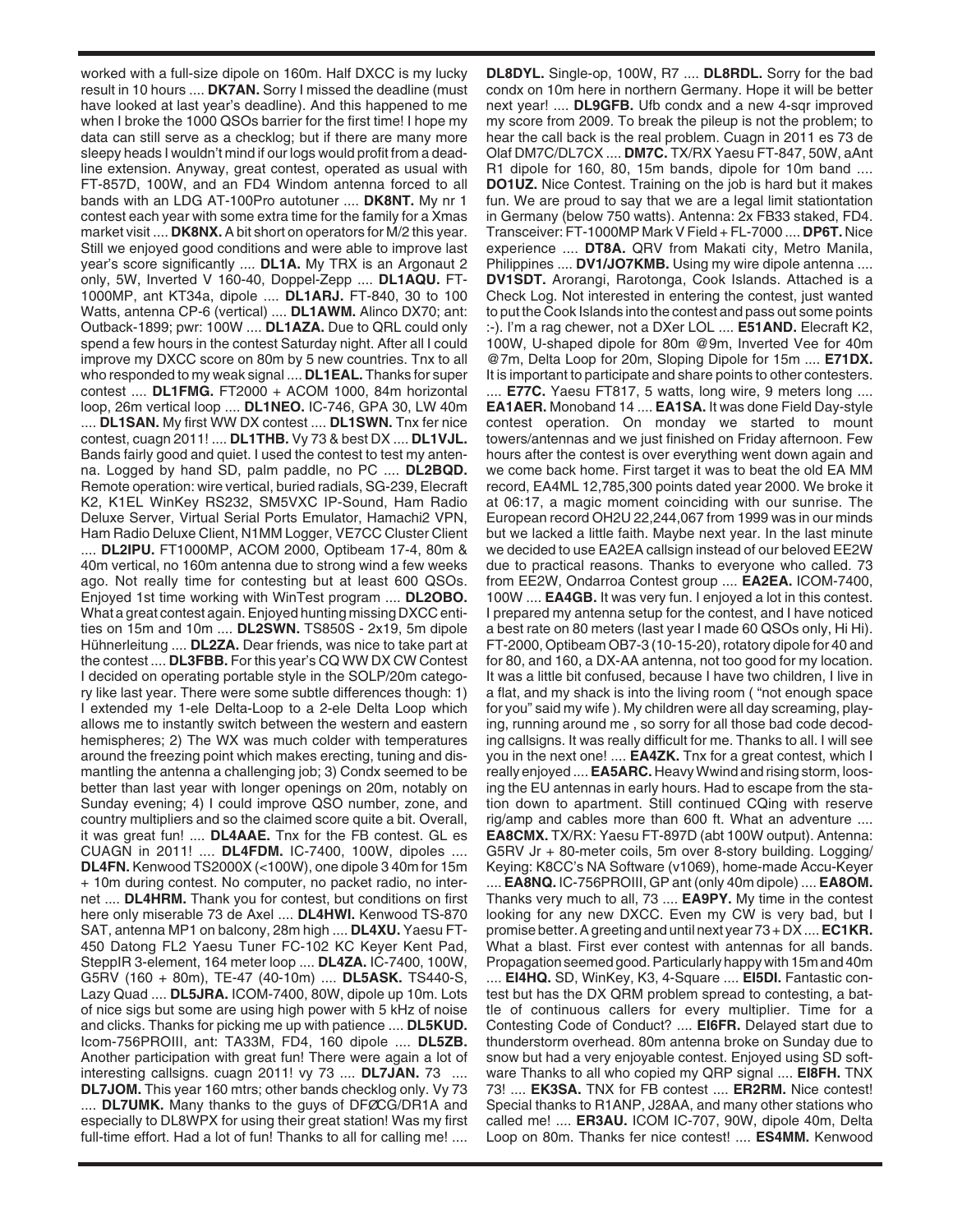TS-2000, 100W, delta loop for 80m and a tribander JP-2000 .... **ES5TF.** TS850S, tribander .... **EU1DX.** Great contest! Thanks to all! Used FT897D, 40 watts, and T+L antenna 30 meters up for all bands .... **EU1DZ.** 73! FT-2000 + PA 500 watts, horizontal Delta .... **EW8DD.** 73! TS-950SD, PA-500 watts, delta loop .... **EW8DX.** IC-746PRO,80W, ant UW4HW & dipole .... **EW8OG.** My previous 160m contest was over 13 years (1997 @ TK5NN) ago. After finally installed antennas at F2DX home, it was a pleasure to be back on the topband just 2 weeks before the contest. CQWW is always a good opportunity to test a new setup. Some good surprises when I was called by: SU9HP, A45XR, XE2WWW, VP2MSC, ZS6EZ, 3V3A, JTØYAB, 4L9QQ, VP2E, BY8AC, VQ9LA, V26K, 9K2YM, A73A, C6ARR, D4C, and FM5CD. Thank you gentlemen! I still need time to improve topband operator and antennas, but you will still hear F2DX on lowest bands ;-) 73 .... **F2DX.** Ten-Tec Argonaut 509, 5 watts, antenna vertical Gap Titan .... **F5IQJ.** I like to be fond of QSOs and this S&P time was very pleasant! .... **F5JFU.** TS-2000 + L inverted wire .... **F5LCU.** Despite a modest contribution, it remains my favorite contest .... **F5MPN.** After the previous ARRL CW and WPX CW with 5 watts, the 2010 edition of the famous CQ WW Contest closing a 2010 season under the sign of QRP. Big thanks to all guys hearing my signals and sure so much fun in this categor ! .... **F5MUX.** TS450SAT, 100W, 40/20/15 GP (height 10m with 32 radials and 5m stub for 20m), 160/80 end fed long wire (45m at 10m above ground), 10m tried to match 40m GP .... **F5OWL.** Very curious propagation! Nothing from Oceania! No one! Used my trusty Elecraft K2 with 49 watts, to my vertical whip 85 feet over ground. This contest was not very active compared to last year! 73 .... **F5UL.** Thanks to the organizers for the contest and all who copied my QRP signal. For the contacts 40m was weird, less DX than on 80m. However, better conditions on the higher bands at my location compared to last year helped the score .... **F5VBT.** FT2000, ACOM-1000, vertical 20m loop, KC2TX amp, RX KD9SV .... **F6DDR.** For me on 20m very enjoyed by this wonderful contest with hams in the world. Good ham spirit on the air. Fine 20m open and congrats for USA with many stations. All the best for all and hope QRV for 2011. Best wishes for the manager contest .... **F9KP.** What a good moment. Many people and many countries had a lot of fun. Congrats to those who made the highest score, for getting the best score in CQ WW is not only having an exotic callsign. Best 73 .... **FO8RZ.** Part time S&P only .... **GØAEV.** My first serious entry in CQ WW CW. Very enjoyable .... **GØEFO.** Superb activity levels. Seems like everyone with a wire in suburbia to record breaking superstations had huge fun. And largely without 10m too .... **GØMTN.** Condx pretty poor at times on Saturday, with QRN. Good run to NA 03/04 zones. Single band 15m CW only. Station, K3, 3el SteppIR, SPE expert amp, 400W, Win-Test 46 .... **GØORH.** Truly the greatest contest of the year where even the modest stations can have great fun. A number of Central and southern European signals were extremely wide. I could hear their linear relays clicking from here! My IC706 went into hospital a week before so I got an IC7200 which runs just over 100 watts and that puts me in the high power section for a change .... **G1N.** Another good contest. Conditions only fair here, though. .... **G2HDR.** Had fun .... **G3IAF.** IC756 PROIII, 85 ft LW .... **G3JJZ.** Very enjoyable contest. Condx fair on Saturday but brilliant on Sunday. CU next time, God willing, 73 .... **G3LHJ.** Nice to see the HF bands opening but 10m limited .Good to see a lot of familiar callsigns. Enjoyed myself when I was on the air but had lots of breaks at night. Good to have SD for logging .... **G3LIK.** A great contest but several stations were sending far too fast; if I can't decipher a call quickly I move on, as do others .... **G3NKS.** In the first 24 hours I tested low power gear (IC706MK2 100 watts) and doublet antenna for use at VP2V/G3PHO next March and then went back to main station FT950+400W amp+beam for Sunday .... **G3PHO.** A quiet CQ WW CW contest weekend spent mostly

tuning around on 160m .... **G3TXF.** TX/RX FT1000MP + amp, 400W, antennas Marconi (18 MHz), loop (35 & 7 MHz), tribander (HF). Claimed score will be wrong 'cos my logger doesn't handle GM (Shetland) as a multiplier but it hardly matters! Family commitments meant only limited time available, but still the best event in the calendar! .... **G3UFY.** Only time for periodic QSOs sadly .... **G3VKW.** Thoroughly enjoyed my 30 hours operating. Achieved 111 countries and 28 zones, bettered last year's effort by quite some. Rig was Elecraft K3, Expert 1k-FA, and SteppIR vertical. Getting to grips with N1MM too .... **G3VPW.** This year I decided on a 15m single band entry. Conditions better than expected with plenty to work, though some of the pileups hard work. With conditions improving, maybe it will be 10m next year! 73 .... **G3YMC.** Great fun. Amazing what a simple antenna can do. The low dipoles beat the beams for North Africa! The halfsize G5RV works well to the Caribbean .... **G3ZGC.** Great fun, particularly first night conditions to West Coast! .... **G4AMT.** Elecraft K3, 5 watts output power, inverted vee dipole 160/80/40 and rotary dipole 20/15/10 .... **G4DBW.** FT1000MP MK5 Field 100 watts .... **G4DBX.** Great contest. My best score yet. Some stations sending far too fast for their own good. More DX worked this year, very enjoyable .... **G4DDL.** I managed to operate around 25 hours without major interruptions. This year found band conditions mostly good. I even made some on 10m and topband. I had to use keyboard keying on Sunday as key hand packed up! Used SD logger which made things easy .... **G4DDX.** Casual single band entry with a simple doublet antenna which was very close to or on the ground for much of its length. Well done to all who heard my weak signal! .... **G4FKA.** An extremely enjoyable weekend Thank you on behalf of the Tall Trees Contest Group .... **G5D.** Running QRP 5W to a trap vertical. Decided to give 20m a miss due to the QRM. Very pleased to pick up some new band/mode slots, especially on 40m. C6ATA was an all-time new .... **G6CSY.** QRP a struggle, but very good fun. Family issues kept me away for a long while. Thanks to everyone I worked .... **G7PVZ.** Enjoyed it even though I could only do a short period. Conditions fair. 10 mtrs poor here. Next year hope do give it a serious go! .... **GIØGDF.** I am shattered. This is the most time I have put into any contest to date. Very good opening on 10m Sunday morning, 15m in very good shape all weekend, and 80m at 03:00z was amazing. Roll on next year! I cannot wait! .... **GI4SJQ.** Great fun as always! Struggled to get the "stealth" 80m vertical set up on the roof but it made a huge difference over my usual low trapped dipole. So much fun that I will be back next year! .... **GM1J.** Conditions excellent but had to close down for a few hours due to local lightning storm! .... **GM3NHQ.** Radio: Icom IC-7000; Log: UCXlog; QTH: Audi TT in the hills with a foot of snow & blizzards; Computer: Acer Aspire; One Keyer: XT-4 & BY-1; Antenna: 20m EDZ at 40 ft .... **GM4O.** Good east-west condx during contest. My greyline really worked this time. It's amazing how far 100 watts will go! I must improve my receiving setup as many stations who called I could barely hear and some I had to give up on 160 can be noisy sometimes! Thanks to all .... **GM4UBJ.** Great contest again. CQ WW DX CW is THE contest. My first SOAB CQ WW DX entry with antennas for all bands available. Arrived home from work Friday night and found the 160m Tee broken and on the ground. The 6 inches of snow that had fallen and some ice had overloaded the connection at the Tee. Had to do a temporary fix in darkness with a gas solder torch and oxidized copper wire! Luckily the broken end didn't slide back to the pulley on the top of the tower as I don't have a pull down rope to retrieve it. Next the snow returned with "Thunder Snow" serious lightning storm that I have never seen before. Disconnected the radio, etc., and waited it out. Luckily passed by before the start. Had very high level noise from static which got even worse during the snow showers but luckily the lighting stayed away. The 160m temporary repair failed during the early hours of Saturday and had to be repaired again in day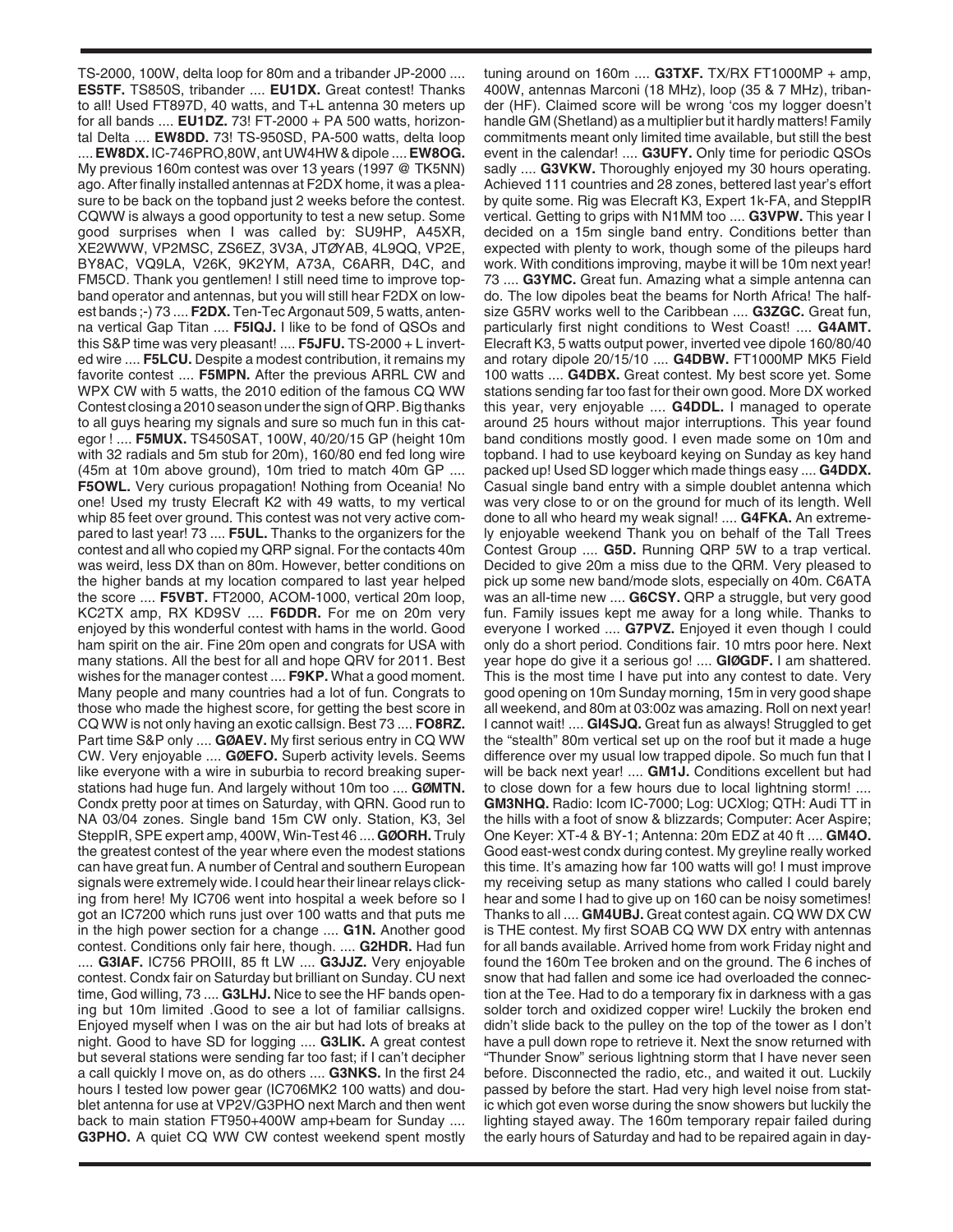light. Had a target of 4000 Qs which was achieved but the mult count very low. Need a better strategy and a 2nd mult radio next time. First 48hr CW contest with over 4000 Qs and the bar is now raised to 5000! Managed only 37 hours in the chair after taking too long a break on Saturday night. Looking forward to next year's contest already Thanks for all the QSOs. 73 Jim GMØNAI .... **GM7R.** 40m had plenty of activity over the weekend with some nice openings. Lots heard but not so easy to work QRP! Thanks for all the QSOs .... **GWØVSW.** Best contest yet for personal score. 81 next birthday, so usual big-headed boasting. Conditions good, nice short opening to USA on 10 metres. FT-5000 performed super .... **GW3JXN.** Contest DXpedition. Great fun despite snow and wind. Thanks for all the QSOs. 72 .... **GZ7V.** Homemade transceiver 5 Watts output, Ant: GPN4B vertical for 40, 20,15 and 10m .... **HAØGK.** FT-1000 MP, antenna PYRAMIDEN 80m .... **HA1FF.** FT-990, 5W, W3DZZ (20m high), RX loop .... **HA1WD.** Moderate propagation, good contest. Many thanks for Q's. Rig TS-530SP 100W, ant end-fed 21 mtrs long wire above flat roof .... **HA2MN.** FT990 + 300W PA, ants (all homebrew) folded dipole (160m), wire pyramids (80/40m), L/4 vertical (20m), 20m vertivcal for 15/10m .... **HA3OD.** FT1000MP into an old 155BA 85W at ant .... **HA3UU.** It was as usual a very very nice competition, with lots of excellent stations. Best 88 from Budapest! .... **HA5BA.** FT-920 + PA, 1400W, vertical and 5x Bevs .... **HA5KDQ.** IC-775DSP, Delta loop, HF9V vertical .... **HA6FQ.** I was using a Ten-Tec Triton IV transceiver which was made in 1978 .... **HA6NN.** Very good contest, thanks! FT-757GX, 100W, Inverted Vee, dipole. 73, DX! .... **HA6PJ.** Was a great contest. Thank you for all the QSOs! .... **HA8BE.** FT-1000D (testing my new transceiver), TH7DXX, 27mH vertical, Beverages .... **HA8IE.** IC706MKIIG, 100W, inverted Vee .... **HA8JP.** 5W output power, 3-el Yagi and sloping dipole at 25m .... **HA8KW.** TR-7, vertical .... **HA8QZ.** TS-870 (100 Watts). Antennas: Force 12 C-4s/Inverted L .... **HB9ARF.** Another great experience with a lot more contacts on 20 and 15 plus some nice surprises on 10 .... **HB9CA.** After a few years of contests with QRP and a 3-element SteppIR antenna I gave it a try from my home station. Output 100W and a very simple wire loop antenna mounted on the ceiling of the room just under the roof. It worked very well Tnx to all, great contest .... **HB9CBR.** QRP on 40 was again a challenge between many QRO! Elekraft K2, vertical and dipole .... **HB9CEY.** Transceiver K2 (Power 10 Watts) .... **HB9HQX.** All time a big fun to work the CQ WW CW. cBand condx on 160 not so good like last year .... **HB9LCW.** I had not the free time to operate the whole contest period, so I tried my now longer wire antenna in the new location.Ten meters was only open for one QSO. For me condx for DX were some good on 15, 20, and 40m. No DX on 160m! .... **HB9QA.** Nice contest .... **HGØR.** TX: GU 19, 40 Watts, RX: FT101, Ant: Sloper 25m high .... **HG100VA.**FT817, ant T2FD .... **HG5O.** IC765, 6 ele Yagi up to 20 meters .... **HG6V.** Condx weren't too good that weekend and Murphy was with me too. 4 hours of power loss and an overheard alarm clock so I missed 6 hours at the best time. First time in high power category with 400W into a HF9VX Butternut and Inverted L for 160m. Unfortunately I missed the 3000 QSO mark, partly my own fault. 73 to all participants who gave me their points and to the evaluation team .... **HKØGU.** Vy fun contest. Cu Agn next time .... **HL5YI.** Murphy was also present, albeit uninvited! Reared his ugly head more than once causing rig failures, logging network failures and all kinds of trouble, keeping us all constantly working, but we finally won the battle! Many members of RAST did outstanding jobs in supporting us .... **HSØAC.** Running about 5 watts power, homebrew 15 meter dipole .... **HS8JYX.** Enjoyed the contest very much. Looked to increase my score from last year and not to make as many entry errors (reading CW that is). Thanks to all for the contacts and to CQ for sponsoring the contest .... **HZ1PS.** Yaesu FT1000mp 100W, Hy-Gain AV640 vertical .... **I4HRH.** GD Prop

es vy FB contest .... **I4JEE.** Tnx all stations and staff CQWW .... **I5YKQ.** Even if I operated only til Sunday morning I had a real blast. Topband was crowed by hundreds of stations and finding a free spot to CQ was very tough .... **IKØHBN.** I had fun, with my limited equipment, but mixed up QSOs between paper notes and computer logging .... **IK2AIT.** Tnx fer nice contest de IK2REA .... **IK2REA.** Station operated according to national and International regulations. Output power = 70W .... **IK2RLS.** Still poor propagation but a lot of fun, as usual! 73 .... **IK8MIG.** TS 2000, 100W, magnetic loop .... **IQ2CU.** My first time with call IQ8EB of section of Benevento. Very good experience and good Contest. Thanks and 73 by IK8GYQ .... **IQ8EB.** I had a nice time. It was interesting to try the new TS-590S transceiver. Best 73

.... **IR4B.**Absolutely a GREAT CONTEST! Hour by hour we were really been surprised by the unexpected high number of Qs. A lot of poor know-how in running the M/2 category resulted in a low final number of mults. We've to learn and learn for sure .... **IR9Y.** Icom IC756 + Acom 1010, antennas TH6Dxx + wires for low bands. Carolina Dx Assn .... **ISØ/K7QB.** The team worked like Field Day style with nr 3 campers and a tent, from the hill of San Michele Castle (Cagliari). Antennas: 2 vertical whips and an off center dipole. Kenwood TS570, TS450, and TS480 .... **ISØA.** Hard work before the contest til 2359Z. Oor special guest this time was Rytis, LY4U. We hope to have him again with us in the future. IU9T will always guest international operators. Low band antennas did a great job. Good prop condx. Next year we will try again with better antennas. .... **IU9T.** Yaesu FT817, 160- 80-40 dipole, 20-15-10 HEX beam .... **IV3AOL.** Kenwood TS-140-S, vertical 12AVQ (10-15-20), dipole (40-80) .... **IV3KSE.** Five watts allowed for the QRP category. The radio is used during the contest Yaesu FT817ND. Best regards .... **IV3XNF.** Kenwood 570 D with pwer reduced at 4.7W by internationnal regulation .... **IZ1DGG.** This is my first CW contest. I was on air few hours because work, Only 198 QSOs for very best CW contest. See you next edition .... **IZ2OBS.** Very nice contest as always. See you next time with better setup and score! .... **IZ3NVR.** My first CQWW CW test .... **IZ4AKO.** This year QRP for TVI problem, hi hi. See you next year 73 Ciao .... **IZ5GRS.** Yaesu FT817, Yagi MK2 beam 5el .... **IZ5PNL.** Great contest as always, certainly the ability to connect many new countries to obtain DXCC. Propagation great America and I would say with many stations in Central America. A few stations from Japan. I hope to get a decent position even though the weather has been available only 18 hours to 48 hours in the next edition .... **IZ8BGY.** Elecraft K3, Hustler 6BTV vertical antenna .... **J28AA.** I enjoyed the contest .... **JAØGCY.** TNX QSOs .... **JAØKJE.** I enjoyed the contest .... **JAØVTK.** Power 100W .... **JA1AZR.** IC756PRO2, 100W, dipole .... **JA1BFN.** This is my personal best score for CQWWCW contest. 15m condition was quite better and I could work W stations on 10m this year, though 10m condition was still not so good. 160m and 80m conditions were good and I could work many stations more than my expectation, although my low power signal could not reach to many stations as usual .... **JA1BJI.** FT1000, 100W, 5el tri-bander Yagi, dipole .... **JA1BNW.** Had enjoyable time, thank you .... **JA1CP.** I enjoyed the contest .... **JA1EMQ.** I enjoyed the contest .... **JA1FGB.** I enjoyed the contest .... **JA1HMK.**FT-817ND, dipole .... **JA1KPF.** I enjoyed the contest .... **JA1NPD.** I enjoyed the contest .... **JA1PTJ.** I enjoyed this year 80 meter band. This contest is big event in my ham life. Thank you very much everyone .... **JA1SKE.** TS-2000, 100W, whip antenna .... **JA1UZG.** FT-990, 2el HB9CV 24mH .... **JA2GTW.** It was my first participation in CQ WW Contest .... **JA2IKK.** FT-757, 100W, 14/21/28 MHz 3 band trap vertical 15mh .... **JA2KKA.** IC-756PRO, 100W, 3el tribander .... **JA2KVB.** IC-706, 50W, vertical .... **JA3JM.** I enjoyed the contest .... **JA3JND.** I enjoyed the contest .... **JA3NOJ.** I enjoyed the contest .... **JA3RAZ.** I enjoyed the contest .... **JA4AVO.** I enjoyed the contest with 5W .... **JA4GNK.** I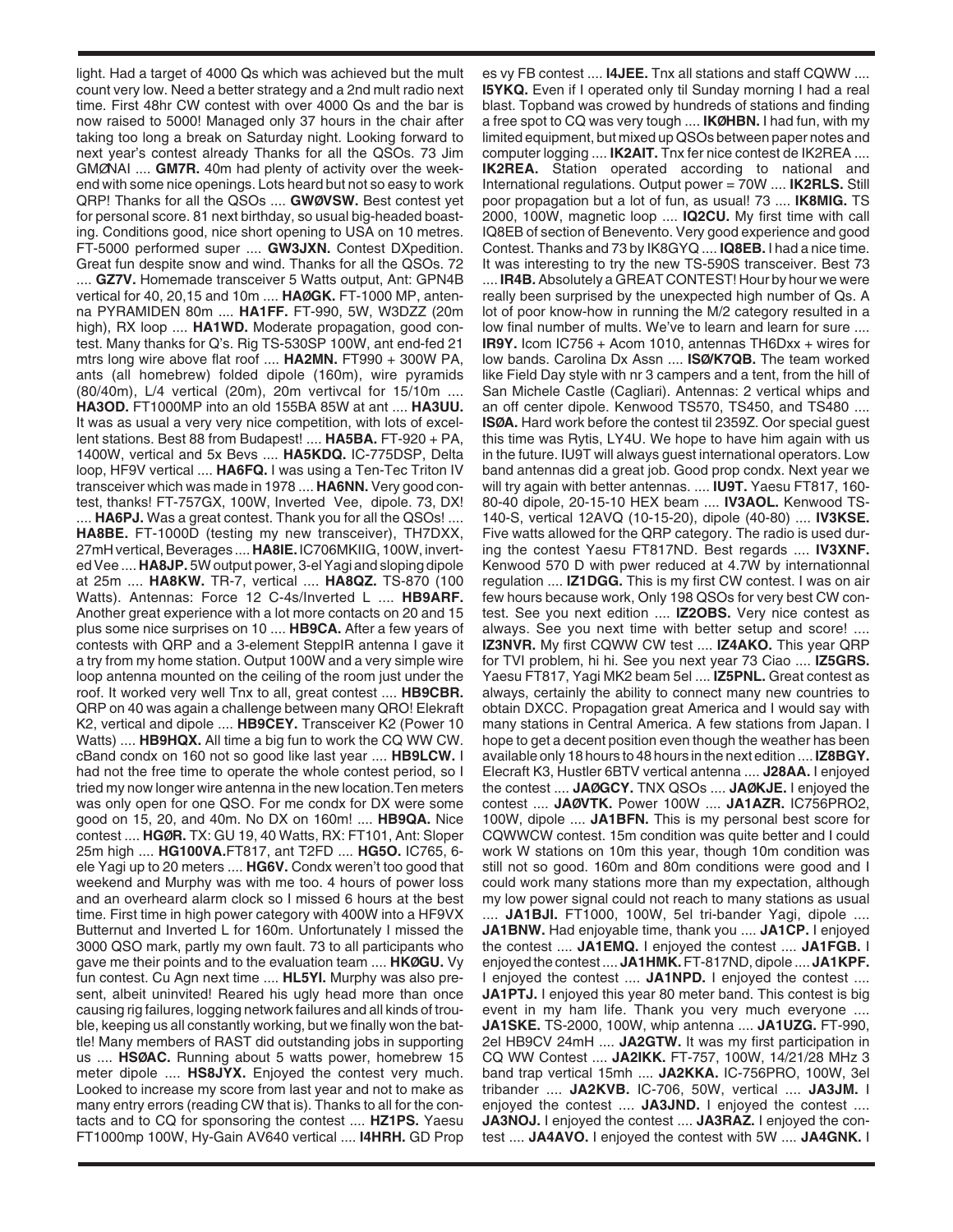enjoyed the contest .... **JA5UBW.** I enjoyed the contest .... **JA6ELV.** I enjoyed the contest .... **JA6FFK.** I enjoyed the contest .... **JA6RIL.** IC-756PRO2, 100W, dipole .... **JA7AEM.** I enjoyed the contest .... **JA7CPW.** IC775DXII + JSL-2000F, 3el(14), 4el(21,28) quad ver dp (7), tower drive (35,18) .... **JA7GAX.** Kenwood TS-950SDX, 100W, 4 element Yagi. I enjoyed the contest! .... **JA7LLL.** Many thanks for the nice contest. Condx not so good .... **JA7MJ.** FT-1000MP, SteppIR DB-18, CD78jr .... **JA7VEI.** I enjoyed the contest .... **JA8CLN.** I enjoyed the contest .... **JA8DIV.** Power is 5 Watts .... **JE1CAC.** I enjoyed the contest .... **JE1LDU.** I enjoyed the contest .... **JE1NVD.** I QRV on 160m single band. I used my MV (Micro Vertical antenna) 12m high on my balcony + Elecraft K3 tranceiver & FT-1000D. This year the conditions on 160m band were very noisy. We have a very heavy thunder QRN in low band .The NR (Noise Rejection) function of K3 is very good. It is impossible to reject the thunder noise by analog noise blanker but DSP NR function can reject thunder QRN! I got a little more points than the last year. I used K3 with very heavy QRM, and I used FT-1000D with no QRM & very weak signal .... **JE1SPY.** I enjoyed the contest .... **JE2HXL.** FT-817, 100W PA, vertical with ATU (ICOM AH-3) .... **JE3UHV.** I used TX IC-7200 (power 100W), long wire .... **JE7HYK.** I enjoyed the contest .... **JF1DIR.** I enjoyed the contest .... **JF1MAD.** I enjoyed the contest .... **JF1NZW.** I enjoyed the contest .... **JF1QQK.** Elecraft K3, 50 watts .... **JF1TTN.** I enjoyed the contest .... **JF2OHQ.** FT1000MP/HL450B, 300W, 40m-7mL Brown ant /20m-2ele Yagi/15m-2ele Yagi .... **JF9KVT.** My system was very poor, but I enjoyed the contest .... **JG1FKT.** I enjoyed the contest .... **JG1GPY.** Started out with no plan. Just wanted to operate. Got hooked and then couldn't stop .... **JG1WKM.** The propagation on higher bands was not as good as expected, We had a modest European run on Sunday morning UTC on 15mb, but Northern Europe was very weak with aurora. 20mb was good toward North America. 40mb had a fair propagation, but not as good as the previous year .... **JG1ZUY.** RCVR HRO-5TA1, XMTR homebrew 807s final. Whip antenna up 35m .... **JG3EHD.** Enjoyed it! Thanks for all .... **JG5DHX.** I enjoyed the contest .... **JG8TDZ.** I enjoyed the contest. Pwr 1kw .... **JHØNOS.** I enjoyed the contest .... **JHØOXS.** 100W .... **JHØWRT.** FT-1000MP Mk-V, 200W, dipole .... **JH1APK.** I enjoyed the contest .... **JH1HTQ.** I enjoyed the contest .... **JH1MTR.** S&P only with CW Skimmer server IC-7800 + TL-933, most IR, end-loaded vertical dipole for 160m, no 80m antenna .... **JH3PRR.** Great contest .... **JH4UYB.** Tnx FB QSOs es Cu Agn! .... **JH7IXX.** I enjoyed the contest .... **JH8CXW.** I enjoyed the contest .... **JH8DBI.**FT-1000MP MARK5 HB9CV, DP, 200W. Good condx on 15m .... **JI1ALP.** 50W .... **JI1BBN.** I enjoyed the contest .... **JI1SAI.** I hope better conditions next year .... **JI1UDD.** I enjoyed the contest .... **JI3DST.** I enjoyed the contest! .... **JI3OGI.** I enjoyed the contest .... **JI4JGD.** I enjoyed the contest .... **JI5NWQ.** I enjoyed the contest. Output 10 watts .... **JI7JIH.** I enjoyed the contest .... **JJØOAP.** Rig is TS-850S and antenna is GP. Operation place is Toyonaka-City in Osaka Prefecture .... **JJ3TBB.** After long cold wintertime, funfull 15m band come again .... **JJ6TWQ.** Really enjoyed the test. Thank you all! .... **JK1JHB.** I enjoyed the contest .... **JK1LUY.** Power less than 5W .... **JK1TCV.** I tried as QRPp 05W power. Thanks to those who picked up my weak signal .... **JK1VOZ.** I enjoyed the contest .... **JK3GWT.** I enjoyed the contest .... **JN1IZK.** I enjoyed the contest .... **JN7KRH.** I enjoyed the contest .... **JO1VRL.** I enjoyed the contest .... **JO1WIZ.** I enjoyed the CQWW DX contest. TNX FB QSO .... **JO3AGQ.** I enjoyed the contest .... **JO3EVM.** I participated CQ WW CW for the first time. Really it was very hard too have QSOs on CW but I got many rare entities .... **JO3PSJ.** I enjoyed the contest very much Good conditions on 15m band .... **JQ1KRT.** I challenged this contest for the first time. Maximum output power 5 watts, with FT-817ND .... **JRØQUR.** I'm very glad to have many QSOs. The

maximum output power in the contest was five watts .... **JR1NKN.** I participated at Mobile Car Shack from Iwakura-city Aichi-pref. Output power is 50 watts .... **JR2AAN.** Rig FT-450, 100W .... **JR2FJC.** I used QRP (5W) TX .... **JR4DAH.** I enjoyed the contest with handmade full size single delta loop ant .... **JR6HMJ.** I enjoyed the contest .... **JR7LAQ.** TS-2000SX, 100W 4-bands DP .... **JR8QFG.** Rig Yaesu FT-757GX2, vertical 10m long wire antenna & 40m band Inverted V dipole .... **JS6GIM.** Good long path conditions to EU on first night and USA on second night .... **KG6DX.** This was a remarkable contest in many ways. Band conditions were unusual for us in the Far North, in that we had a really good 10m opening on Saturday followed by fantastic 40m action. After midnight I spent a lot of time looking for some challenging multipliers. I only had a couple of good runs, which were cut short by shifting propagation as well as a handful of aggressive frequency hounds pushing my 100 watts out of the way to make room for their own CQs. Still, I can say this was the most fun I've had doing solo in a CW contest in a long time .... **KL2R.** 10 meters, open into Alaska. Who would'a thought? Not me! The hightlight of the contest for me was the 10 meter activity and then to have ZL8X call me, on 10 meters!! An awesome contest weekend with great propagation. I will remember this contest for a long time. Thanks for all the QSO's! .... **KL8DX.** Good conditions in all bands. Just a parttime operation (9 hours) just searching around the bands. Good luck to all .... **KP2DX.** TS-870, Alpha 91B, three-band antenna 14, 21 and 28 MHz, 6 element JVP36DXA up 59 feet .... **L25X.** See you next year .... **L33M.** Logged with SD and Winkeyer. Worked very good .... **LA1PHA.** Conditions good, many stations on band. Enjoyed contest very much! .... **LA2AB.** Again a nice test. 48 hours is a long test and other tasks need to have some priority. Nice with a long period as this allows one to utilize a number of bands and take opportunity of various propagation paths. Some stations are using a fast CW which renders the call practically unreadable as dots and dashes float into one sound 73 de Olaf .... **LA3RK.** Thanks for all calling in. Best ever personal score, lot of fun, and nice to be called up by 5R8WW and Z2, etc., on 80m CW on my CQ :) Will improve better antennas for next time. Bands were bad first 17 hours! Almost gave up. 73s LA6FJA Rag .... **LN5O.** Great contest! CUL de Whiskey Team .... **LN8W.** First CQ WW CW ever .... **LU7HZ.** Great contest as usual. Two all time new ones in a half hour! .... **LU8EHR.**Four square phased verticals .... **LY1G.** 73! .... **LY2AT.** 1W RX/RX ensemble SDR .... **LY2BOS.** IC756, dipole .... **LY2CO.** Icom IC-751; antennas(s): Inv-V 1.8; 3.5; 7mc; 5el Yagi 14, 21, 28mc .... **LY2OM.** Fine conditions on 80m band! .... **LY3O.** A day operation, just to check how bands are this year, .... **LZ1A.** FT-ONE, 100W, dipole 2 x 28m .... **LZ1IA.** FT77, 50W, 80m - dipole; 40m - Dloop; 20 - 10m - GP; .... **LZ1IQ.** FT817, 5W, delta loop .... **LZ1WF.** TRCV TS-940s, PA TL-922, dipole .... **LZ2HR.** 100W, IV-80 & 40 m (work on 160 with 80m IV); rotary dipole for 20-10m; N6TR logging software. Thanks for the nice contest! 73 .... **LZ2SX.** Tried 160m for fun. 5W, ant 22m wire, straight key, hand log. Some loud stations do not seem to have good receivers at all .... **MØCEF.** Amazing how good the CW operators are in general. A real pleasure doing this in a casual manner from home compared to going to Africia (6W1RY) and dealing with a lot of hassle .... **MØFCR.** Best conditions I can remember in recent years! The logger was SD, works a treat .... **MØSFR.** Part time operation .... **MØUNN.** Difficult but good fun with 5w from the homebrew trx and a short loaded vertical. Many thanks to all who stuck with me through the heavy QRM and high pwr stations. best 73 .... **MØZWW.** All bands pretty congested. Stations sitting on top of one another. Would like to see a wider separation. Worth having a go .... **M3OSP.** Quite a reduction in the daylight from the SSB contest. No opening to JA from G but some ZL. Missed some zones that should have been ok. Last QSO with HD2M was a double mult and he was about the only station I could hear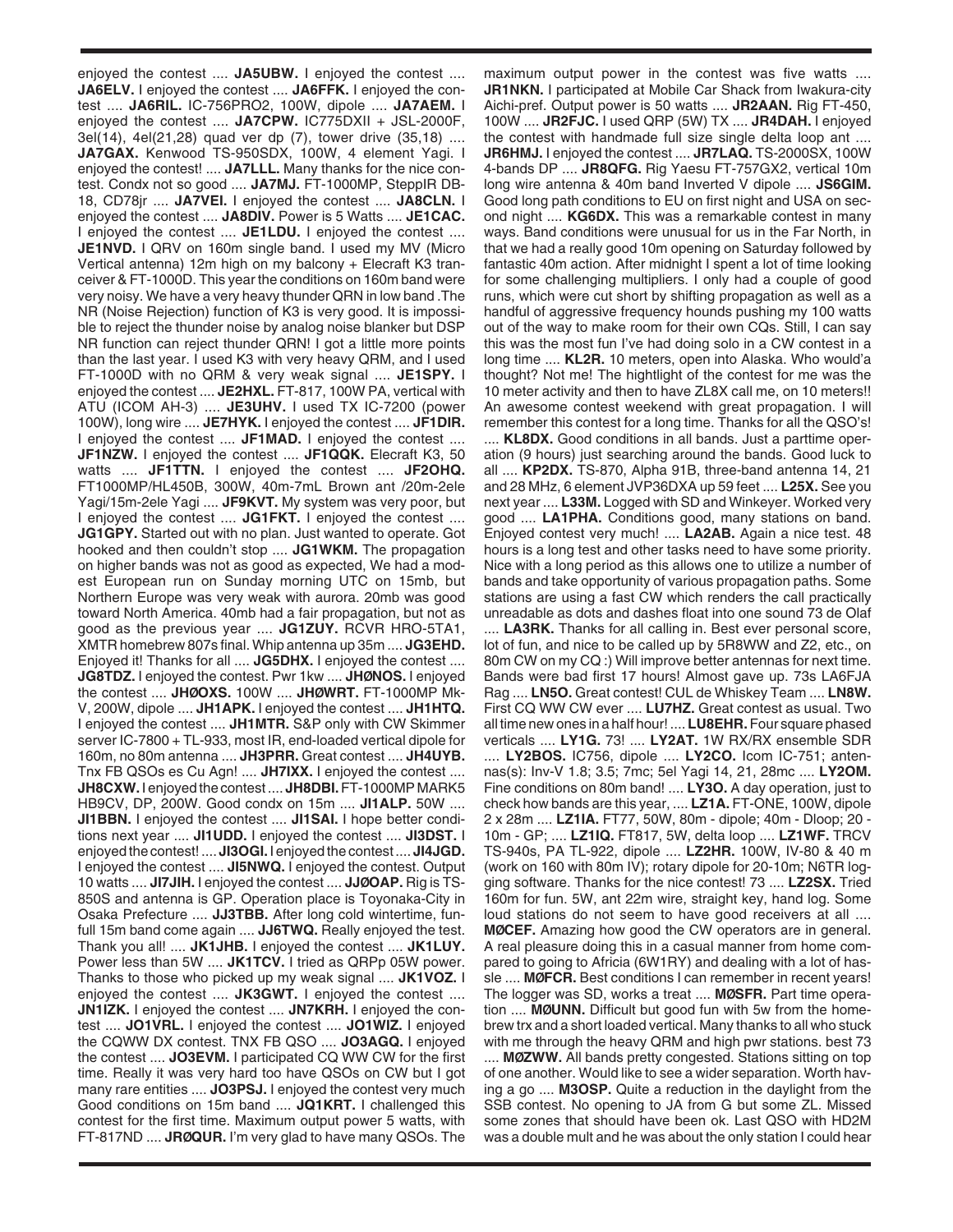on the band. Heavy snow here and the shack was very cold. I have never done a contest with so many layers of clothing including a scarf and wooly hat! .... **M3W.** Great fun. Some very good DX about .... **M4T.** QSOs made with 2 watts or less .... **M5AEF.** K3 at 100W to a temporary vertical in a suburban garden. Condx ok. Great fun! "Assistance" was somewhat useful but not as helpful as I would have thought. Cluster spots get overwhelmed by QRO ops who can't listen and the RBN tended to lead to information overload .... **M5E.** It appears that we accidently made QSOs with LY8O @ 27th/0416, R0AA @ 27th/0856 BY8AC @ 27th/1056 and EA5CW @ 28th/0923 on the MULT station that were not mults They have been left in the log so no credit is lost by the other station, but please do not score of course .... **M6T.** Band was in great shape. Almost made DXCC 80m with a 20 dollar, 30 ft fishing pole and wire .... **M6W.** Band a little better than last year, but still closed too early .... **MD4K.** We arrived in IOM with a little snow, on the morning that we had to get the antennae up. We didnt know that this would get worse as the weekend went on! Conditions on the Saturday were ok, but many signals had echoes; 1 station in fact was impossible to read. Noise featured in this contest too Saturday, when running JA long path. I had some QRM that stopped me looking LP. Only much later, did I realise it was a light in the kitchen of the house! Then, on Sunday, we had even more snow, with snow static! We had to QRT for an hour in the afternoon, since it was so bad. It affected us overall for about 3 hours, damaging the score somewhat. A great contest; thoroughly enjoyed it! .... **MD6V.** First attempt at CQ WW CW as a run station .... **MIØBPB.** 4W output power, dipole .... **MI6GTY.** I was running 5 watts max for the duration of the contest. ICOM 706 MKII @ 5 Watts, Inverted L with LOTS of radials .Seafront location .... **MJØASP.** Elecraft K3, ACOM 1000, vert 40/80m, dipole nest 20/15m, 3 ele Yagi 10m. 3 inches of snow fell just after setting up antennas so very lucky. No high winds during contest weekend so even luckier. Content but knackered now. Tks fer QSOs, Doug GMØELP .... **MM3T.** Casual S&P. QRP 80m entry. Conditions better on Saturday. K3 coped well with band noise. SD logger simple to use and effective .... **MWØIDX.** I had a great weekend trip operating from a farm on the coast of Wales. Highlight the 1/4 wave vertical had 1500m of radials and worked well. Lowlight: Decided to go Cluster Assisted and regreted it! Crazy cluster pile-ups with constant callers made S&P far more productive .... **MW5B.** Yaesu FT-920 @ 50w, 6 band Inverted L antenna .... **MW8T.** Had fun. Improving CW fist .... **NL7V.** Nearly met my target, 80m DXCC in one weekend. Tnx for another fb contest! .... **OE3GSA.** Thank you for nice contest ! .... **OE3K.** My 2nd DXpedition to Burgenland in the Far East of Austria was big fun again. Wanted to compete with OE3K in SOAB but could not. Therefore I decided to switch to SOAB(A) after 18 hours. Looks like I made a new Austrian record in assisted .... **OE4A.** Better condx than last year allowed me to improve the OE record even further .... **OE5OHO.** Had a plan for so much more but so did flu virus I met last week. This is the best I could do. A pity because finally I am making some sense of all the neat CW SO2R features of WT. The scenarios are a real nice way of programming every moment of the SO2R QSO in different situations. Good fun all in all. Apologies for the confusion with ESM, some odd messages got sent! SO2R with WINTEST and DX-doubler homebrew antenna switching and logic TX coax stubs + ICE bandpass filters IC 756 PRO III, IC 756, homebrew amplfiers 10-15-20, 4 stack of Hy-Gain tribanders (TH6+TH7) on a 45m tower, 4 stack of 10ele tribanders on a 50m tower, 40m two stacks 2-0-2 on 45 and 50m towers, 80m rotatable dipole at 42m + 3 element GP array with 6 km radials, 160m 3 element vertical array, the guy wires of the 45m tower, powered by Win-Test 451 .... **OG2A.** Thanks for another CQ WW CW I used an old DOS computer with TR VGA display, old SCP file. Highlights were some calls that were not in the SCP and were definitely new contesters, on CW! Other highlights were

some multipliers that came to answer my CQ. Lowlights were stations refusing to ID their calls. Record setting efforts in that category from Zone 33 or maybe there was only one station really mastering that OHØV. New antennas on 40 seem to function. Thanks to all for this one. Hear you on some new band in 2011!

.... **OHØV.** Thanks! .... **OHØZ.** This is the best contest .... **OH1O.** IC-756 PRO III,Yaesu FL-7000 linear, ant KT34-XA and dipoles, OH2GI Ham System (two TNC system) .... **OH2BBT.** TNX for nice weekend! CW still going strong! .... **OH2LP.** Kantronics KAM, K6STI BITTY, ICOM IC-756PROII, 100W, 10/15/20m 3/4/4-el Yagis, 40/80m Inv V dipoles. Contest Club Finland Team .... **OH2LU.** Transmitter power output was 5 W (QRP) Rig: Homebrew transceiver (1W) with separate homebrew PA (5W). Ant: 85m wire loop at 8m agl, open wire feedline, balanced tuner. Key: Straight key (Swedish type). Thanks for contest! .... **OH6DC.** Elecraft K3 + ACOM 1000, GP (Hy-Gain 18 AVT) .... **OH6VM.** Yaesu FT-1000MP Mark-V Field + ACOM 1000 KW, Force C-3, Cushcraft 2el 40m dipole .... **OH6XY.** IC-735, 50W, GP .... **OH7FF.** TS120V, output 5W, QRP, ant LW 27m .... **OK1AIJ.** IC-756PROIII, GP8,3 ELECO, sloper 34m .... **OK1AMF.** Used remotely controlled IC-706 40m away from my home and 2 rotators with antennas - 6el Yagi 15m, 5el Yagi 15m, and DLP-15 for 40-10m. Used CW Skimmers for hunting stations. All QSOs done in S&P mode .... **OK1CDJ.** Once again a very good contest. Made a lot of interesting QSOs, including my QSO #7500. Must practice Morse code to be better next time. See you next year! .... OK1CLD. FT101ZD, dipoe, Yagi 3 el .... **OK1EV.** TS830 + PA, 400W, ant invert V, delta loop vert .... **OK1FC.** Kenwood TS-450S; 80m dipole, 40-10m trapped dipole "CD730V" .... **OK1FLC.** Alinco DX-77 + PA, 800W, dipole 2 x 20m .... **OK1FRO.** First contest on TR4Win .... **OK1HCG.** Kenwood TS570D, 100W, dipole 2x36m 14m up, loop 160m 5m up, dipole L 2x21m .... **OK1HFP.** Radio-air battle watt versus kilowatt many a time uselessly QRQ .... **OK1KW.** FT847, 100W, multiband dipole G5RV .... **OK1KZ.**FT-1000MP MARK V, 200W, 3el Yagi ECO .... **OK1LO.** IC751A + PA; 3 el Y .... **OK1MBZ.** Kenwood TS-850S; G5RV Spiderbeam .... **OK1MKI.** TCVR 80W out, 2 x 17,5m Zepp .... **OK1MNV.** FT 897, 100 watts, Delta de V8 .... **OK1MZB.** TX/RX IC-7000, 100W, tribander for 10-15- 20m, 2x33m for 160-80m, GP-7DX vertical for 40m .... **OK1NE.** K3, Quad Cubex 4el, 5W .... **OK1NG.** RIG(s): Z Spektr MIII, PA Z horn II, 1kW, antennas 3B3, inv V .... **OK2ABU.** FT817, antenna NVIS .... **OK2BLD.** TS440, LW 30m .... **OK2BME.** IC-735; G5RV .... **OK2BNF.** My power is 100 Watts. It was a pleasure to take part in this contest .... **OK2BTT.** ICOM-706, delta loop .... **OK2BUT.** QTH HHRR, ant 4SQ (see QRZCOM OK2RZ) .... **OK2BYW.** Yaesu FT857, 100W, G5RV .... **OK2CSU.** FT-277E; Inv V .... **OK2KFK.** Tnx for nice contest! IC-756PROIII, 100W, Windom FD4, 2x40m .... **OK2MBP.** TRX Sommercamp FT-277 80W, 20m sloper .... **OK2OP.** Old Timer SOKA FTdx-505, 75W out, ant dipole 2 x 58m and LW sloper 41m length .... **OK2PQS.** IC 756, delta loop .... **OK2PTS.** TS-570D, 100W, GP .... **OK2PYA.** Nice with many better condx as in previousy year. The QSOs out of 15m I send for control only. Problem was this year only with RZ4CWW. This station produced last afternoon spectrum bad signals +/- 20 kHz from the regular signal and make big QRM. Rig here 100W out from K3, 3 el tribander (+ 50m LW for 80, 40m) .... **OK2QX.** Condx vy poor .... **OK2SW.** TS530SP, 100W, GP7DX .... **OK2TBC.** TS480, W3DZZ .... **OK2UQ.** IC7400, 100W, ANT1: 2el Quad, ANT2 "V" 2 x 63 m .... **OK2VWB.** FT-1000MP, 2el Quad 20-10m, GP 20, 5m for 160-40m, RX Loop 160-40m, MK2R+ .... **OK3C.** The 24 hour time period category would be greatly appriciated .... **OK3M.** TU GL contest 2011 .... **OK3MO.** Many good CW operators .... **OK4DZ.** FT200, 100W, InvV Double Bazooka 2x195m 15m up .... **OK7T.** K3/100, ant 2x Inv-V@52m .... **OK7U.** I started with the intention to enter the AB category but fast rate and good condx made me stay on 80m. 700 QSOs in the first 6 hours with a simple OCF antenna.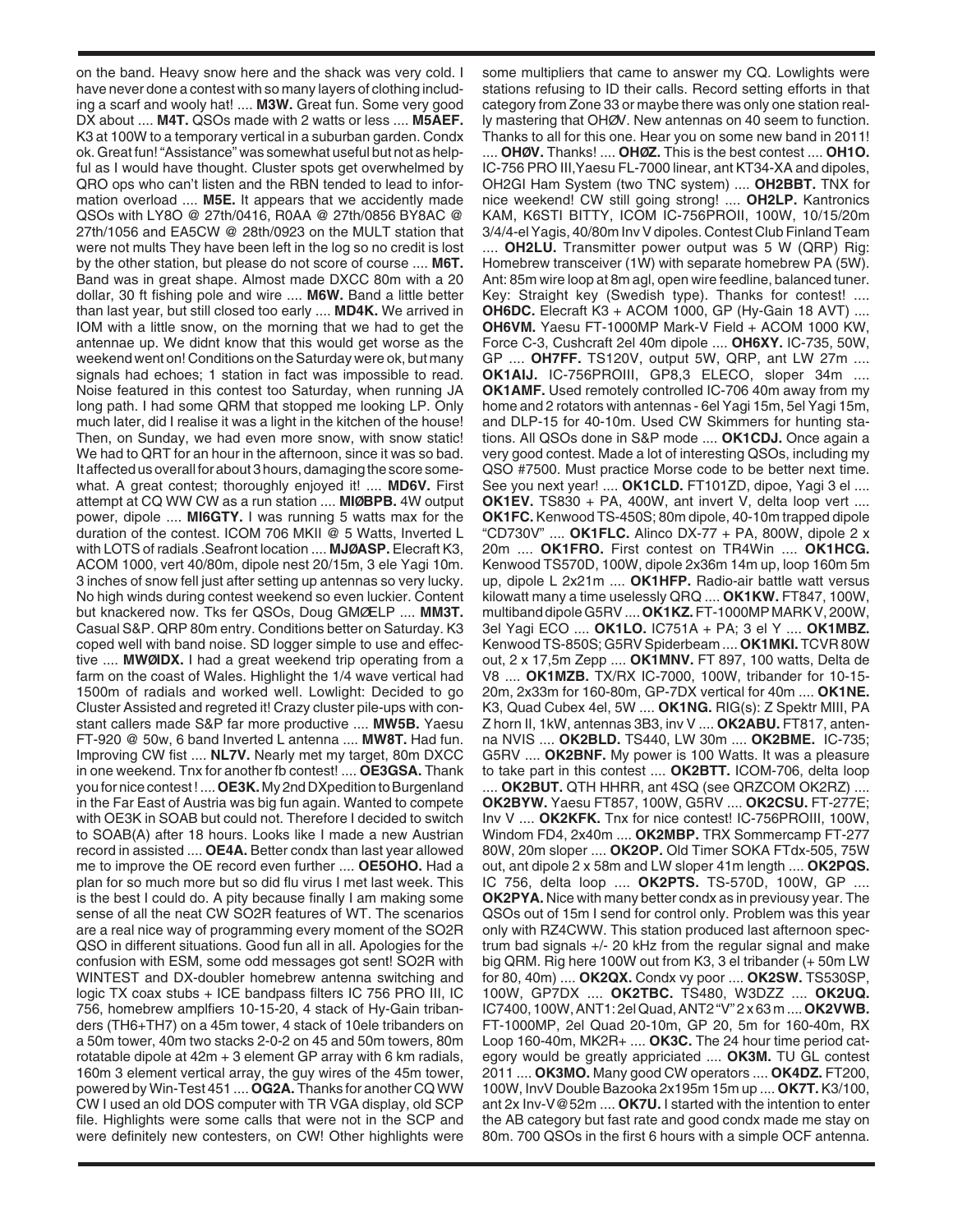On Saturday I tuned my Top band vertical to 80m and the second night was even better. Finishing with over 1638 QSOs, 500 DX. RIG: K2/100 and TS480 +PA, antennas 42m OCF 10m up and 27m vertical. No separate RX antennas this time. I enjoyed every minute. Thanks everyone for QSOs 73 .... **OLØA.** DX77 PA 1KW, vertical 23m .... **OL1M.** Have tried this year 80m band, very fine .... **OL4M.** Vy GLD nice contest .... **OM3BA.** Kenwood TS-850S, 500W, Windom .... **OM3MB.** TS820S, 50 Watts, Yagi FB33 & Windom FD4 .... **OM3PQ.** ICOM 706 MKIIG, 100W, G5RV .... **OM3R.** Ant 2el Cubical Quad .... **OM3ZWA.** Yaesu FT-857D, 100W, LW 4 m .... **OM4DN.** Elecraft K3/100, 100W, Windom, DX77A .... **OM5CD.** FT 2000 .... **OM6AL.** Transceiver Yaesu FT-897 (power 100W), horizontal delta loop .... **OM7OM.** Quite good conditions on 80m. I'm satisfied with result with only sloped dipole antenna at 30m. Thanks to all participants. Improve your setups more and more and CU next year! .... **OM7RU.** IC-746, Inverted V .... **OM8AQ.** FT-2000, Inverted V .... **OM8KW.** FT-2000, dipole .... **OM8ON.** Nice contest. I used 5W on IC-703 and GPA30 & GPM1500 ant, D .... **ON3AD.**Wouah ! Propagation is (almost) back! CQWW is and will be still the best ! .... **ON3ND.** Running barefoot into a tribander beam is all you need to realize that S&P is the way to go, hi. All QSOs were made without a single CQ test .I heard rumours that it will take yet another year before we all enjoy the next CQWW. PSE tell me that ain't true, hi. TNX to my XYL for another "off duty" weekend. CUAGN 2011 .... **ON4CAS.** Much activity on most bands and even some QSOs on 10m. I enjoyed the contest like every year. Till next year 73 .... **ON5WL.** Mni participation, fine test CW, 73s, congrats to organiszers .... **ON6MG.** Extremely bad weather with difficult propagation conditions for long periods during the contest .... **OQ3R.** Great contest! .... **OR2A.** FT-817, 5w, 3 el Yagi. Great condx on 20m mostly on Sunday late evening .... **OR2F.** Went for 40 meter band and made a 43 meter vertical loop antenna and a 40 meter wire vertical with the feed point 4 meters above ground. Used my old IC-775DSP and an Ameritron ALS-600 with 500 watts. After 320 QSOs, 100 countries and 20 zones I had a break and went shopping in heavy snow showers .After the tour I had a nap and when I returned to the station which was ON for the whole time. I was not able to transmit anymore. The IC-775 simply did not transmit. RX was OK. Took the transceiver away and checked it again but no luck. Found my IC-706MKIIG and started that up. It is really a challenge to work contest in CQ WW with that rig here in Europe. Soon learned to go for F-AGC as normal AGC didn't work with the big signals to each side. My TR logging program then changed to SSB many many times and that problem was solved when I closed it all down and opened up again when I had the next break. It was quite something else to work with that rig and 100 watts, but I managed to work AH2R, ZL, 8Q7 and JAs PLUS zone 3 and a lot of others with the rig. On Sunday morning I had no answer to my CQ and all stations from 7000 7100 kHz were worked before. What then. I made a new log with OZ8AE and start working on 80 meters with the IC-706 and an inverted coax L-antenna - bazooka like 3 elevated and tuned radials. That worked just great and worked US with ease and had my own pileup, and being called by KC1XX, great! It was fun to work with that setup, but at 2320 UTC I heard arcing from my MN-2000 matchbox and that could not be true with my 100 watts. However, when I switched between the 3 antennas, the arcing stopped, and so did my IC-706. End of test. Unplugged my 3 coax feeders and arcing was heavy. Had also thunder. Had to ground all coax feeders. I forgot to add a coil over the feedpoint of the wire vertical. That caused my problem .... **OV3X.** Power failed Sunday for 1 hour 0630z-0730z, lost about 1/2 hour of 160m QSOs in the log worked 0600-0630z .... **OZ1AXG.**Elecraft K3, 100W, 80m vertical loop .... **OZ3SM.** QRP (5W), Hendricks PFR-3 (40m + 20m), JUMA-TRX1 (80m), G5RV dipole .... **OZ4CG.** Rig: Icom IC-7400, loop + LW .... **OZ5UR.** ICOM IC-756PROII + ACOM 1000, 3 element Yagi 10-15-20m,

Windom antenna 40-80 m .... **OZ6EI.** Good cndx. Little pistol needs big ears; I got them .... **OZ8A.** As I had no luck working 40 meters Sunday morning with my OV3X, I opened a new file and start working with my OZ8AE callsign on 80 meters with the remaining station an IC-706MKIIG and an inverted coaxial Lantenna - bazooka like. Only went to 80 meters when I could not make QSOs on 40 meters with OV3X. It stopped suddenly when I heard arcing from my MN-2000 matchbox (100 watts Yeah!). We had a lot of snow and it was static building up inside the tuner. Switched between my 3 antennas and then the IC-706 died. The static came from a brand new wire vertical in my 14 meter flag pole. I had not protected it with a balun or a coil over the feed point. Sorry. Hope the main station can be repaired so I can be QRV again. For sure I will, 73 to all .... **OZ8AE.**Conditions better than the solar data would suggest. Our thanks go to the organisers for a great weekend despite our power cuts & gremlins .... **P3F.** Nice condx, very good activity. Went to bed both nights and fell asleep Saturday afternoon. Getting old, hi .... **PAØFAW.** Splendid activity on the lower bands, but I had only a small amount of time to participate. My CW is made by head and hand. Cuagn in 2011. TS530S, 100 Watts, longwire .... **PAØFEI.**Elecraft K3, 2el cubical quad, wire dipoles, end-fed wire .... **PAØRBO.** Worked with Yaesu FT-847 TRX output 50 watts, antenna magnetic loop .... **PAØRHA.** TS-850 5el beam for 28/21/14 MHz, vertical for 7 MHz, sloper for 3.5 MHz, sloper for 18 MHz .... **PAØTCA.** Nice contest .... **PAØWKI.** Great contest! Thanks to Ronald PA3EWP for the support .... **PA1AW.** I had great fun with my QRP station, Enjoyed the great activity, Thank you for the fine contest .... **PA1B.** Much activity; worked some new ones! .... **PA2CHM.** Tnx fr nice contest, 73 .... **PA2REH.** Curious to notice that I got twice, from different stations, my call back as GM4AFF instead of PA3AFF. It seems that for logging software or call searching in databases a 3 character suffix is more important than the prefix. Why? Kenwood TS130V, 15W, end-fed Zepp 41m, 6m up .... **PA3AFF.** I am a Ham for almost 30 years. This is the first time I really participated in the contest instead of searching for DX. For the first time I used SO2V in the assisted class, and that was a good learning experience. Kudos for the big USA stations who could work me on 160m; my antenna is really small. I had a lot of fun and I will be there next year! .... **PA3BWK.** Heard many stations from USA good on 15 and 20m band. Running 100w with inverted V dipole .... **PA3GEO.** 10 meter band was open by patches but not many stations .... **PA5GU.** Tnx for the very nice contest .... **PD7BZ.** Had a lot of fun on 40 meters, with US only with 5 watt QRP working them. And 10 meters was open too. FT2000MP, 5 watts, dipole .... **PE2KP.** Nice contest with some easy to work nice DX .... **PE4BAS.** We used a TS-515 at abt 100W output. The antenna was horizontal delta loop abt 100m around at abt 9m up. We had much fun and we learned abt the antenna and the set .... **PI4ZOD.** Wow! New and better antenna for a QRP effort (again) but will leave QTH, for a job travel, on Sunday morning! So, I blowedup my score (hi) .... **PP5VX.** TNX Atilano, PP5EG for letting me operate his FB station .... **PS2T.** Great contest. Too much problems, but good friendship. Tks PT2LA, PT2BAT and PT2GPS for support. Originally posted our score as M/S. Log rechecked, we found that by software problems and network connection, at some moments we were out of the competition rule so the team decided to compete in the category M/M .... **PT2CM.** This contest had a kind of balance: bad condition on 10m, and great condition on low bands We hope see you again next year. Take a look on our web site: http://wwwpw7tnet .Thank for all QSOs. Best 73, PW7T Team Fortaleza DX Group .... **PW7T.** 1st time in CW test. Hope to do it again. 73´s GL all .... **PY2ADR.** Thanks, 73 .... **PY2ASS.** Tks big 73. PY2LCN Barcelos,Luiz Carlos Narvaes .... **PY2LCN.** First of all, I'd like to thank Mr Oms, PY5EG, for giving me such a nice opportunity to work from his very well-known and wonderful contest station ZW5B. Also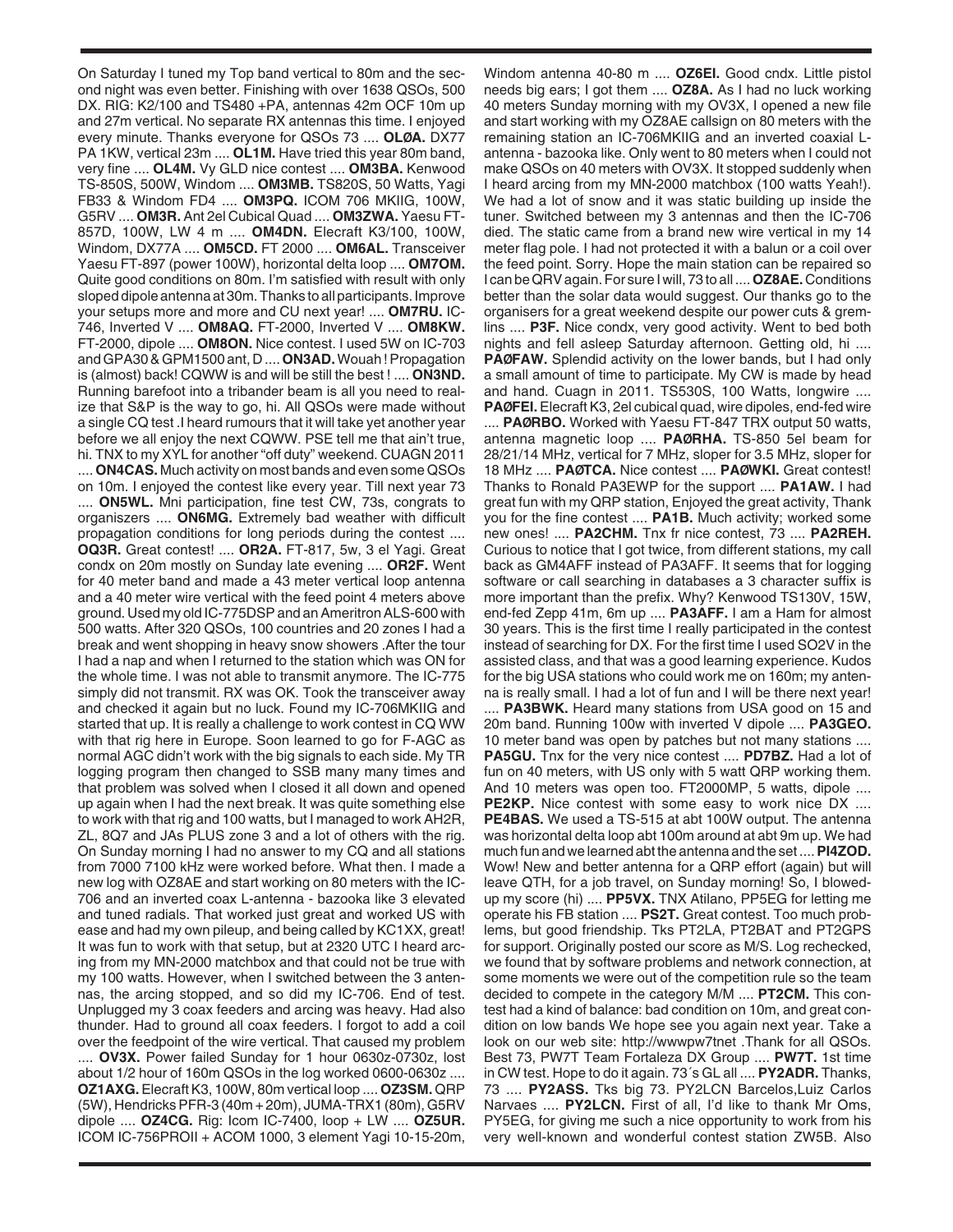thanks to all those fellow hams PY5CA, PY5CC, PY5KD and PY5IP for the excellent support and all necessary encouragement to stay awake as long as I could The station has recently passed for a re-engineering process of maintenance on the antenna farm led by PY3VK that has made a great job. The 20m band was a real challenge at this time of the sunspot cycle. From the southern South America the band seems to be opened from 1300z until 0500z next day. In the gap time I used to take some naps and call CQ instead but this was just wasting time. I had a lot of fun in this contest and I'm counting down the days for the next issue. Unfortunately the final score wasn't so much to beat the zone 11 record, but I did my best effort in spite of this nowadays slightly growing propagation. The Brazilian Araucaria DX Group stations were the cream in the spot and those guys are going to figure on the top of the list. Stations like PT5T, PW2D, PW7T, ZX5J, ZY6Z, PP1CZ, PY2NY, PY1NB and PS2T as well as many others from the southerlands were just great and they did a fantastic job! Being called by ZL7NV, ZD8O, ZB2X, VK6HD, SU9SK, ZK2A, ZL8X was a dream that came true. Thanks guys! Finaly I would deeply thank to everyone in the log and for those hams that I couldn't copy because of the prop or my assumed limitation skills. See you all in the next WW season .... **PY3DX.** Again a great contest The propagation is (finally) returning to the good times .... **PY4FQ.** Tks FB contest. I hope to see you next year .... **PY7OJ.** TNX 73! .... **RØAA.** TNX 73 .... **RØQA.** Tnx .... **R1AL.** TNX 73 .... **R1AP.** IC-7600, 100 watt, Ant W3DZZ and A4S .... **R3BB.** FT-950, ant LW-80m 35mH .... **R3VA.** TU! .... **R3XAA.**TNX fer contest! 73! .... **R3ZV.**FT 2000, ant IV .... **R4WT.** TNX for nice contest!! 73! .... **R5OE.** Thanks for all! .... **R6CW.** FB! TNX .... **R7AC.** FT-100D, GP, 100W, RDA, KR-65TNX,73! .... **R7AO.** Elecraft K2 ant LW .... **R7FO.** 73! .... **R8MD.** IC-756PROIII, Delta Loop, Inverted V .... **R9UG.** ICOM-718; 23el delta 10, 15, 20m, dipole 40, 80 .... **R9XS.** 73! .... **RAØUF.** The propagation is not so good this winter on high bands. Anyway, big pleasure to work in WW CW! .... **RA1ZZ.** FT1000 MP .... **RA2FB.** 100 watts; LW .... **RA3YZ.** TNX 73 .... **RA4ACX.** 73! .... **RA4DR.** TS2000x, Delta Loop .... **RA6AS.** 100 watts .... **RA6XB.** TNX .... **RA6XV.** Yaesu FT-950, 50W, Delta-14 MHz .... **RA9AFZ.** IC-765; antenna GP 40m .... **RA9C.** IC-746, GP and INV L .... **RA9UIV.** TNX 73 .... **RA9YAI.** FT-2000, ACOM 2000A .... **RD3BV.** Rig R399, 100W, MIXW2 ant DL160 2DL80-E-W DP40 Q20 vert Q15 vert Q10 vert. All thanks for contest CUL 73 .... **RD3DS.** ICOM IC-746 PRO, IV-160 80, 40m; Cushcraft X-7 20, 15 & 10m .... **RD3FI.** ICOM 746, 95W, GAP TITAN DX .... **RD3QG.** Druzhba M 5 watts Delta 20m, LW 77m .... **RD9CX.** TRX IC-750, 5W, Delta Loop .... **RD9DX.** Thanks for contest .... **RD9FM.** Tks es 73! .... **RJ3A.** Thanks for nice contest! De op RV3DHC .... **RK3DXB.** TNX 73! .... **RK3R.** FT-2000 + PA-600W +2Q 10-15-20 +IV 40-80 + GP-40 + LW 160 FT-897 + PA-400W + Delta 10-15-20+IV 40-80-160 .... **RK3VWA.** Good contest .... **RK4HYT.** FT-920, ant GP .... **RK4PA.** 73! .... **RK9CYA.** TX FT-897, ant GP .... **RK9DO.** I love this contest!!! .... **RL6M.** Thank you for the contest, my pwr 100w .... **RL9U.** TNX! 73! .... **RM3Z.** PWR 100W, ant nertical. My best 73! de: Igor .... **RN2FQ.**Elecraft K2, 5 watts, LW 20m .... **RN3ANT.** PWR 100W TNX 73 .... **RN3DKE.** TKS for fb contest! GL! .... **RN3ZR.** 73! .... **RN4AO.** Power 100w .... **RN5AA.** ICOM 746 = 95W, ant GAP TITAN-DX .... **RO5O.** 73 .... **RO9O.** Nice contest! I wkd some new ones on 80 m :) .... **RT3M.** I am ex RU3RM (Eur Russia), FT817 (5W). Wire antennas with MFJ941E and home made tuners .... **RT5R.** 2-Radio: Elecraft K3, IC-756, 4-ele Yagi full-size 60m up, 3-ele Yagi 38m up, Delta .... **RT5Z.** Tnx for good contest .... **RT8O.** Icom 756 pro II, 1000 wtts; 6/5/4/2/1-el Quad (10/15/20/40/80), dipole (80/160) .... **RT9A.** FT-1000MP .... **RT9S.** Our target was 40 zones and 150 countries on 80 mtrs. By many years tradition, Alex RU1AA is our 80m man. The Yagi was raised with a bit of delay to the 42 meter height just before the contest on Friday night with special lights on and –18C outside. Finally we

ended up with 38 zones and 144 countries on 80 mtrs! Wow, in his 66, Alex RU1AA still THE MAN .... **RU1A.** GL 73! .... **RU3PY.** IC-7400, vertical GAP Titan DX-8 .... **RU3XB.** IC-746, Delta loop, Sloper .... **RU3XY.** FT 857, 100 W, Ant Delta 80 m .... **RU4CR.** TS-850SAT, GP UA1DZ 40-10m .... **RU4LM.** FT897, antenna W3DZZ .... **RU6HL.** FT450, dipole .... **RU9SO.** Cool contest .... **RVØAE.** QRP 2 Watts, magnetic loop (indoor) .... **RV3DBK.** ICOM IC-735, Zeppelin. Thanks for intersting competition. 73! .... **RV3DHC.** TRX: FT-817, PWR 5 wtts, ANT: LW 42 m .... **RV3GM.** TNX 73 .... **RV3QO.** FT-920; 3 quads, GP, slopers .... **RV4CT.** Good propagation on 40m at night. SD is working perfect .... **RV4LC.** Thanks for the contest! .... **RV6AAA.** FT757GX, antennas, IV 40, 20 - 1 cable 10 m high GP - 40m mono band

.... **RV6LCI.** Elecraft K2 , p5w , ant: TH3MK4 , 5BTV, MFJ 1779 .... **RV9AZ.** K3+TS850D; Yagis .... **RV9CX.** RIG(s): FT-950; RQ-23, 20-15-10m, .... **RV9JR.** FT-840, GP, Bev .... **RV9YZ.** Rig(s): 200; antennas(s): delta 80m .... **RWØUM.** Icom 7800, pwr 5w, ECO vertical, LW .... **RW3AI.** 90w .... **RW4FX.** FT1000MP MARK V, 5 Band GP .... **RW4WZ.** Rig: KN93; antenna: TH3-MK4 .... **RW6AN.** RFT-2000 .... **RW9C.** Best contest! 73! .... **RW9JD.** FT-840; sloper .... **RW9RW.** ICOM 736; multi band vertical .... **RW9TR.** FT-817ND, 5W, Delta Loop .... **RX3ALL.** Yaesu FT-1000MP; GP .... **RX3DBH.** 73 and GL all hams! .... **RX9DJ.** Good Contest .... **RZ4HC.** Tnx for nice contest! .... **RZ6HX.** FT897D (modRZ9AE), LW 130 meters up 17m .... **RZ9AE.** Trying to beat Slovenian low power all time record. I'm lucky enough and I did it. Few nice DX and also new countries on top band. I hope to work next year again. CUAGN .... **S51DX.** Kenwood TS-450 SAT, 100W, Windom, 8m up .... **S53AU.** FT1000MP, TL922, Lazy Delta Loop @ 3-5MABG .... **S57C.** MARK V + PA; Aloop

.... **S57M.** Lot of snow on Sunday evening stops my activity. 5h b4 end, pitty .... **S57SU.**My Inverted L for 160m works better than a leaky dummy load .... **S57WJ.** Big snow. Antenna's catastrophy .... **S59D.** QRP 5 Watts, LW antenna 15 meters, 4 meters up .... **SE6C.** I just give away points and I like to support the serious operators 73! Stan SM7WT active as SF7WT since 2006 .... **SF7WT.** I did use SD but this time it would not accept to log other bands than 20m. Thus only a single band entry on CW. For some reason a QSO with R8RT was recorded as a 3-pointer despite that R8RT gave his zone as 16 .... **SMØBDS.** This year I only had limited time available for the contest. The time I had I spent trying out my new 40m antenna. Many thanks for all the fb QSOs and cuagn! .... **SMØMXO.** RX Drake R4A, TX Drake T4X, long wire 100m .... **SM2CVH.** Thanks nice contest. Couldn't participate much though .... **SM3AGO.** Low power again this year Very nice, more than triple point compared to last year. Interesting to notice difference between 4-el mono Yagi and the wire loop .... **SM5BRG.** Elecraft K3 100W to KT34XA + pipoles .... **SM5CSS.** Nice prop on 80m with half sloper and 500W .... **SM5ENX.** Rig Yaesu FT 1000MP 100 W, Antenna 3-el Yagi and 2x20m dipole and LW 75m .... **SM6AHU.** IC756PROII @ 100W, dipoles + GAP Titan .... **SM6BSK.** A few contacts only this time. .... **SM6DHU.** Elecraft K2 at 5 watts output. Butternut HF6V vertical + horizontal EFHWA for the 80 meter band. Both antennas 25 meters over ground. For more information about me and my station have a look at: http://hembredbandnet/b101180/ .... **SM6EQO.** Delta loop .... **SM6GOR.** Only worked a few hours Saturday. Thanks for all contacts. Best 73s .... **SM6V.** Trying out my new FTDX-5000 in the most difficult receiving situations of QRM. The CQWW CW Contest very pleased but not many Q as I did most listening. 73 .... **SM6WET.** FT920, 100W, Dipole, InvV 160 + 80 + 40m & A4S .... **SN9F.** IC730 ABT 80W, 1-el Delta Loop for 40m. OP HUBERT, SP7DQR .... **SN9K.** Vy 73! .... **SN9R.** TRX: K3 ANT: Vertical .... **SO4R.** K3 + PA 1kW, Ant: 3.5 - 1-el Q 7 - 2-el beam 14 - 5 el beam 21 - 5 el beam 28 - 5 el beam .... **SO6T.** RX/TX ICOM 746 100W, 80M-FD-4 antenna, non-Assisted .... **SP1DMD.** HB TRX-LIBRA 5W, Dipole .... **SP200BCA.** IC706MKIIG, W3DZZ, 73 .... **SP2010CY.** International Chopin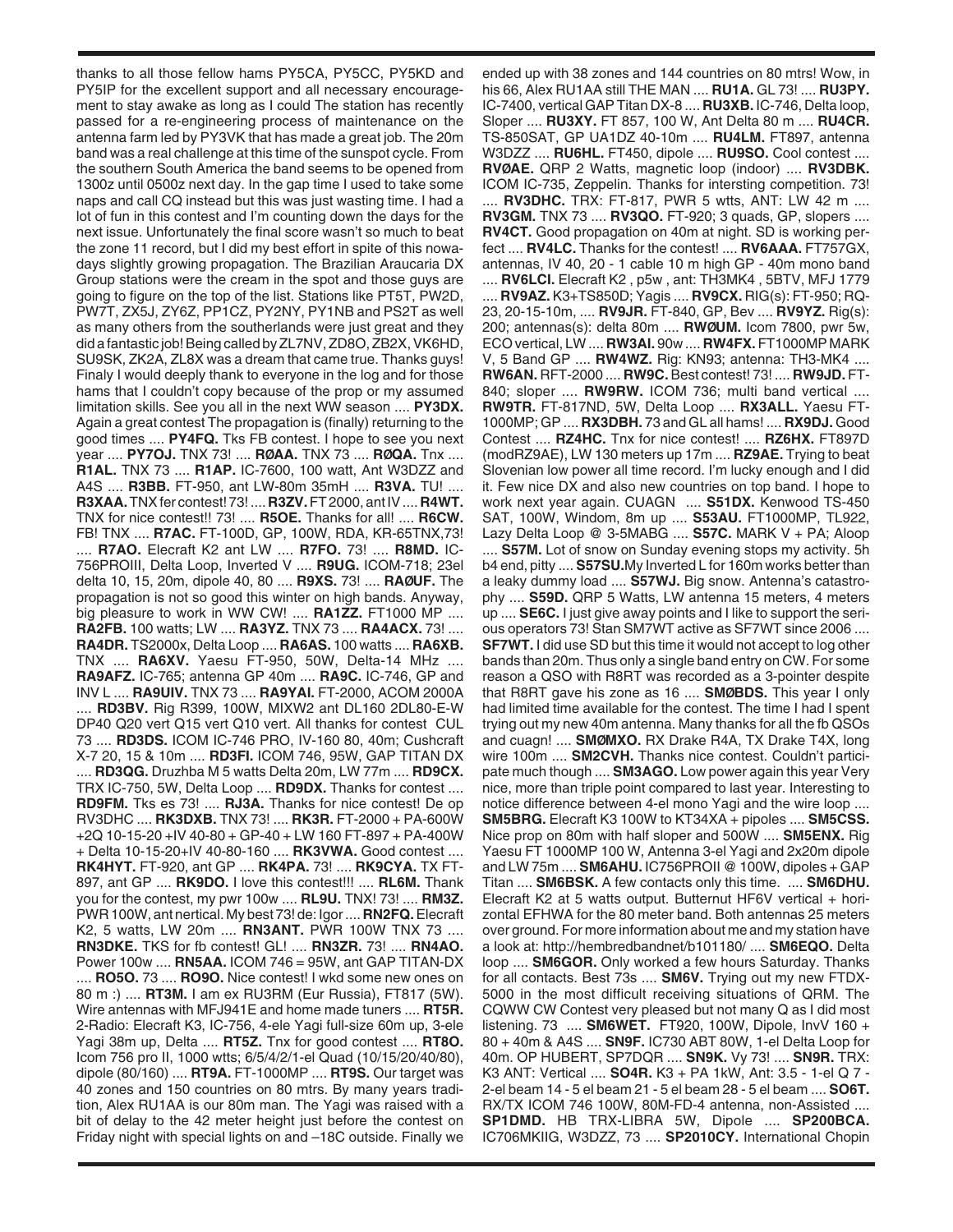Year 2010 .... **SP2010FC.** FT950 , 50W, GP .... **SP2DWA.** FT857D , Doublet Zeppelin IV .... **SP2FMN.** 100w ant GP on balcony .... **SP2WGB.** ICOM 756, antenna QQ .... **SP3DSC.** TS-520SE, 100W, dipole .... **SP4AVG.** QTH: IOTA EU-132 Wolin Isl. TS480SAT + broadband vertical 8.5 mh .... **SP5BYC.** IC-737 90W GP7 .... **SP5CGN.** IC-735 100 W .... **SP6BEN.** TRX, 5 W, delta loop 84m since 1957 sp2lv, from 1997 sp6lv, age 79 .... **SP6LV.** Many thanks for all nice contacts through the contest! See you next time! .... **SP6QKP.** Tnx for super contest! .... **SP6ZC.** FT1000MP R7000 .... **SP7FBQ.** FT-2000 100W, G5RV .... **SP7MFR.** FT-817, 5w, vertical abt 7m .... **SP7SZC.** TS850, GP, 70W .... **SP7VVB.** IC 730, 100W Loop antenna .... **SP8BAB.** Trx AR-85 (PA transistor BD-254), ant multi dipole .... **SP8LXE.** IC706MK2, 100W, delta loop, GP5 .... **SP9BNM.** FT-990 W3DZZ .... **SP9CTS.** FT-897d, dipole .... **SP9CVY.** IC-751A antenna W3DZZ .... **SP9FT.** Fb contest .... **SP9JZT.** IC730, delta loop .... **SP9MDY.** Worked for 44 hours, 1273 QSOs but heavy wind with snow damaged my Spiderbeam .... **SP9NSV.** Icom IC-746Pro , 100 Watts, ant FD-4 Windom .... **SP9OHL.** FT-857D, Delta multiband, 100 watt .... **SQ8JLN.** Not many contacts but pleased to have been a multiplier for a few . . . well, those who bothered to copy my call correctly! 73s Dick .... **SVØXBN.** It was the first CW contest for Mike SV8GKE. Welcome Mike! We were not full time .Tnx for all QSOs. It was fun and we enjoyed it .... **SV1DPI.** Many thanks for nice contest. CU next year with better conditions .... **SV2AEL.** Please respect the international legitimacy the decisions of UN (#817 of April 7 and #845 of June 18 of 1993) says Z3 area is named Fyrom and not Macedonia which is geographical part of Greece .... **SV2FLQ.** Yaesu FT-920, 100W, 11m GP Vertical, computer: Intel Core 2 DUO E8500 .... **SV4FFL.** Enjoyed every minute, despite inter-station interfernce, which limited SO2R usage, lack of dedicated mono-band antennas, 2 hour electricity cut. Quite often struggled to break pileups, so I ended up running and QSY-ng a few mults that were willing to do so. Thanks to the T70A club members for letting me use their fine station .... **T70A.** Two bands just testing CW .... **TF3SG.** Hunted for DX during the contest mainly on 160. A full effort was out of the question as I am still recovering from serious illness. Conditions were poor the first night and abysmal the second night. Quite happy with the result = 10 new ones on Top Band.Highlight of the contest was working ZL8X on 160. Using a K3 + KW into the most powerful 160m antenna on the planet, The Arctic King. Also very pleased to work VE2XAA/2 for Zone #39 on Top Band .... **TF4M.** I hope the -XQSO: feature works to delete unvalid QSOs from my log without penalizing the other guy right Kenny? .... **TM2Y.** As every year, we had a lot of fun and it a real pleasure gathering friends for this event. This year we avoided Murphy's jokes. The first vertical of the future 4-sq on 80 m helped us. Our team gives to all of you an appointment for next year. Tks to all of you for QSO's .... **TM4Q.** ICOM-746 100w .... **U3DI.** Tnx all fer contest, 73 .... **UAØAKY.** 73! .... **UAØOD.** TS-940V, 5W, Spider 20-15-10m, Delta 160-80-40m. Many stations! Iit was very good contest but was Murphy also, hi! .... **UAØSBQ.** TNX 73 .... **UAØSDX.** Thanks for contest. I shall wait for another contest .... **UAØZAM.** ICOM-718, Delta 160m, GAP TITAN .... **UA1CUR.**Yaesu FT1000-MP, 100W, 4-el tribander A-4-S .... **UA3ABJ.** TNX! .... **UA3AKI.** TS480sat; 2-elL Yagi .... **UA3DSS.** Kenwood TS-850S, dipole, G5RV .... **UA3QAM.** FT-897D, 90 watts, ant UW4HW 10-30m, Iv 40-80m TNX 73! .... **UA3QR.** 100W; W3DZZ .... **UA3VLO.** 73! .... **UA4CCG.** FT-1000MP 160/80/40m, vertical 10/15/20m, 4/4/3-ele quads .... **UA4FCO.** 73 TNX .... **UA4HIP.** FT 450AT, 100w, Delta Loop all band .... **UA4NBA.** IC-718, inv V, GP .... **UA4PAQ.** To all TNX and 73! .... **UA4PN.** TS570DG ,100w, GP, Dipole .... **UA4QK.** 73! .... **UA4WI.** ICOM 746-PRO, antenna KT-34 .... **UA6ARR.** FT920, dipole 160, 80; GP- 40; RQ32- 20, 15, 10 .... **UA6HFI.** 73! .... **UA6HRX.** FT-2000, Schleif dipole, Delta Loop .... **UA9CBM.** Many old friends in my log! Great fun! .... **UA9MA.**

FT-897D, 100W, G5RV .... **UA9MRX.** FT-1000 Mark5; quad, Gp .... **UA9TF.** 73 .... **UA9UKL.** IC 746Pro,100 watts, Inv Vee-35, GP-7, 2el quad, 14, 21delta 280. Mni tnx for contest! .... **UA9WOB.** 5 watts K2, 2 el quad 40-20-15-10 and 2 el delta loop on 80 .... **UC7F.** IC-756PRO3; 18 - 35 - delta; 7 sloper; 14 - 28 spider; 3-el Yagi; ops: Masserov Sergey, 1997 of birth, UB3DAY, Volkov Sergey, 1996 of birth, RN3DBA; trainer Vladimir Chaplygin chief RK3DZH & UD3D .... **UD3D.** TNX FB contest .... **UI8W.**FT-1000MP MARK-V, field Ant: dipole-AF, JA 3el Yagi-VK, ZL 35m/h 5el Yagi-EU, NA 35m/h .... **UK9AA.** Best wishes from Kazakhstan! FT-950, homemade PA = 500W; 3 el Yagi (20, 15, 10m); delta loop (80, 40m) .... **UN2E.** ICOM-718, 100W, 2 el quad, delta 80m GP .... **UN5C.** 73! FT817ND; Dipole, Vertical, Inv V .... **UN8PT.** ICOM IC-756 PRO, 500W, 5/4/4-el quads (28- 21-14 MHz), Inv V (7-35 MHz) .... **UN9GD.** My equipment Kenwood TS-50S transceiver 100 watts .... **UN9PQ.** 73 .... **UP2F.** IC-7400; vertical .... **UR2VA.** Unfortunately I had no time to prepare for the contest, but the conditions were good and I was able to beat my last year result! Thanks for all who called or answered me! .... **UR3IQO.** TS-570S, 100W, I-Vee 20-40-80. TNX for contest .... **UR3LTD.** TRCVR 30 watts; Inv V 7, 14 MHz .... **UR3PGW.** 73 .... **UR4IZ.** 5W TRX + GP antT .... **UR4MCK.** 100 Wtts .... **UR4WG.** TKS for contest .... **UR5EFL.** Antenna: W3DZZ, Rig: homemade QRP, Pwr: 5 watts. Tnx for the nice contest! Condx very variable this year but I had more QSOs than 2009 year. My QRP is difficult in first day evening answer, but last day work better. Cu 2011 CW CQWW .... **UR5FCM.** IC-718, 30W, dipole 3.5 MHz .... **UR5IHQ.** 73! .... **UR5IRM.** Elecraft K3 5watts 4-el QQ (20-15-10m) H = 10m, Half Square (160-80- 40m), balanced dipole 40m H = 18m .... **UR5LAM.** Tnx for contest! 73! .... **UR5LJD.** TS-570, dipole .... **UR5WX.** Many thanks for all for QSO's! See You next contests! 73 .... **UR5XMM.** Kenwood TS-570 D, 100W, dipole .... **UR5ZTH.** Inverted Vee 80/40m, Kenwood TS-680S .... **UR6EO.** Good Contest .... **UR7EC.** IC-7000 .... **UR7EW.** Tnx for nice contest .... **UR8GX.** TNX for nice contest! .... **US0ITU.** TNX for nice contest! .... **US1IV.** FT920; GP .... **US3IJV.** TNX for nice contest! .... **US4IXT.** Delta (West East) Delta (South North) .... **US5XD.** All the best! .... **US6CQ.** 200 w, dipole (10-15-20), LW 27m (40-80) ant3, GP 10m (15) .... **US7IB.** 73! .... **UT1IA.** TNX FR contest. ICOM-756, 100W; 2el Delta Loop .... **UT1IM.** P = 95 watts .... **UT2HM.** FT100-D, ant Delta .... **UT3EK.** PWR 80W .... **UT3WJ.** Trcvr 100w, Vertical/Dipole .... **UT4NY.** FT-897D Eco Vertical 7+ .... **UT4UKW.** FT-857, Windom .... **UT4ULJ.** IC-718, 100W, Dipole, R7 .... **UT4WA.** IC-760PRO, GP .... **UT5ECZ.** 73! .... **UT5IZ.** 25 W; Inv V HB9CV .... **UT5PP.** ICOM-756PRO3, 100W, SteppIR 20-6M, Delta 40m .... **UT5UKY.** Trcvr: Lawina-M, homemade QRP, 5 Watts, homemade ant: V-beam, arms - 42m, the angle - abt 50 degrees, up - abt 52m. .... **UT5UQV.** Homemade TRX, 4W, GPN4B 10-40 Vert 40M 80-160 .... **UT5UUV.** 73! .... **UT6IS.** TS850S; Inv V .... **UT7VR.** TS-50S, 100W, 5-el quads, dipole .... **UT7WZA.**TS870S; antenna DL .... **UU2J.** Transceiver: UW3DI-1 Antena: Delta loop .... **UU4JWC.** Test! .... **UU9JQ.** FT-2000, 2-el Quad(14-21MHz) .... **UX3HA.** FT 920; Dipole .... **UX3IA.** ICOM 756 PRO 3; Delta .... **UX3IW.** RIG(s): TS-570D; ANTEN-NA(s): GP .... **UX6VA.** TRX 100W HM ant a sloper .... **UX7QD.** UW3DI, Inv Vee, dipole .... **UX8IW.** TNX for contest .... **UX8IX.** IC-7400; GP, Delta Loop .... **UY5ZI.** Great conditions on 20m for single band QRP .... **VA2NB.** Some folks really need to sign their call more often! Casual DX S&P for the test, little running .... **VA3DX.** This is my first try ever at CW on the air! .... **VA3NPL.** K2, 5 watts, verticals and wires .... **VA3RKM.** Killer Whales of Team Orca .... **VA7KO.** Killer Whales of Team Orca .... **VA7RN.** Enjoyed competing on Killer Whales of Team Orca .... **VA7ST.** All QSOs were S&P and total operating time was 173 hours .... **VE1AL.** Casual effort, lots of fun. Would have had to have had more time to operate. Will be back next year! .... **VE1DX.** Very nice contest, lots of fun. Could only operate in the evenings but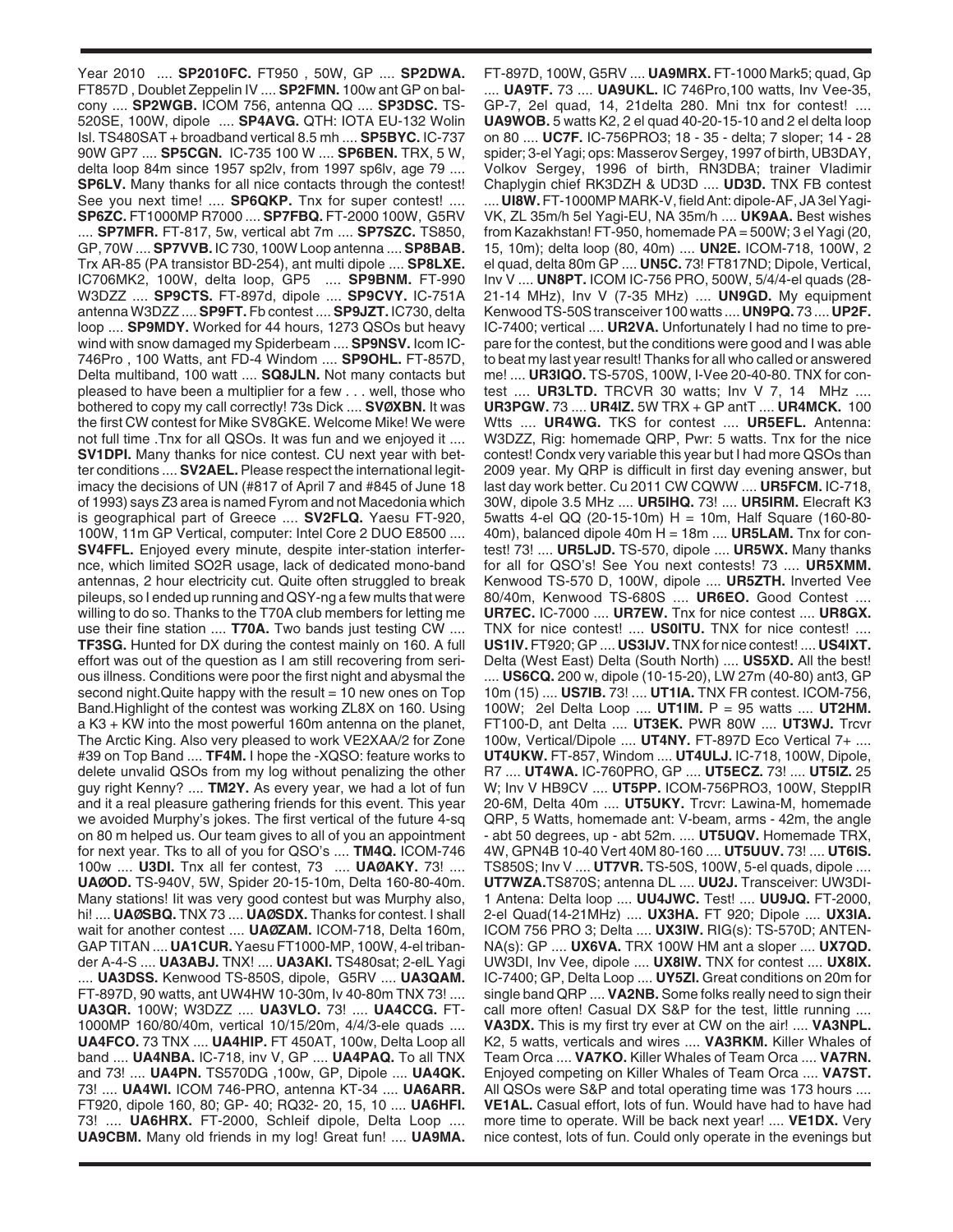was worth it since I had a really good run on 80m. Points for Maritime Contest Club Team 2. Great conditions! .... **VE1ZA.** Thanks for this great contest. FT-950, AL-811H 80m dipole, 40m full wave loop on 40m/20m/15m 40m full wave loop on 40m/20m/10m 15m quarter wave vertical (ground plane) K1EL Winkeyer USB, Palm mini paddle, N1MM Logger .... **VE2EZD.** Great conditions on Topband this year. Actually had ZL3 & VK3 answer MY CQ calls! Even worked a new country for my 160 DXCC here. Also nice to hear old Topband friends out in force, and having a ball! Thanks, CQ, for sponsoring this GREAT funfest for us all! .... **VE3CUI.** I am happy with the result, my personal best in CQWW. (I know it's nothing to write home about, but it's what you get when you bring a knife to a gunfight.) I am definitely not happy with many stations running and not signing their calls for what feels like eternity. Being an old geezer I blame this on online spotting. Please remember that some of us are still trying to do it the old-fashioned way; and being "unassisted" means that I can't look up your call and have to wait until I hear it or tune away .... **VE3FDT.** Enjoyed limited operating time .... **VE3JSQ.** Not bad for an old guy, two hearing-aids, two lens transplants, can't type, stomach hernia, and knee transplant operations. Soon only fun in life left is CQ WW DX contests. Wish I could stay awake for 48 hours. Thanks CQ .... **VE3MMQ.** Hope this is good. 1st night had me going nuts as couldn't here the zone 3 guys through EU callers so rigged up 4 RXs and a AF mixer. 2nd night what fun .... **VE3PN.** Always a good opportunity to work some good DX with QRP .This is one weekend that we (VE3REP & VE3KQN) look forward to .... **VE3QDR.** So nice to see 15 and 10 again active! .... **VE3ZZ.** Operating from VE6JY. Started out great first evening and then the band crashed on the second evening and quit .... **VE6WQ.** Again I had a lot of fun participating in this contest. I managed to get a few more QSOs but fewer multipliers this year. I managed to work all the bands allowed including 160 & 10. On 160 I found my venerable old Yaesu FT-757GX was way more crunch proof than others say when another local KW ham came on 160. Again I used and really enjoyed using my now nearly "vintage" rig. Like I said before it has Yaesu's remarkable shift & width and great tailoring of the bandwidth. Wow is that you are part of the pile-up QSK Great 73 .... **VE7BGP.** Operating with 200 watts to an all-band vertical is a bit frustrating at times but overall it was great fun. The first CW contest of the new Orca DX and Contest Club. We hope it inspires a lot more contest entries from BC and Northwest Washington. I operated as a member of: "Killer Whales of Team Orca" .... **VE7VR.** Better than 2009 QSO = 261 (742 pts) C = 37  $Z = 20$  .... **VK2AYD.** Great contest but 10m still a disappointment. .... **VK2BJ.** FT-897D transceiver with wire antennas at my suburban QTH. The local noise levels were lower than usual for this contest. Sunday operating time was limited due to family and local community commitments .... **VK2GR.** Wonderful late openings to EU on 15. Thanks to all who worked VK! .... **VK3TDX.** Still in there after 55 years of CQ WW contesting, but can only manage single band entries now .... **VK4AN.** I have been learning the Morse code for 6 months now and this was my first CW contest. I enjoyed it immensely and look forward to the next one .... **VK4CC.** Great condx on the low bands. 40m was the money band, loads of activity .... **VK4EJ.** Great test as usual - time restricted and band restricted made an interesting test of patience .... **VK4TI.** G'day to all other ops in test. Used SD programme by EI5DI worked very FB .... **VK4TT.** Broke my previous record . Tiring buy VERY satisfying ! .... **VK6HG.** Condx better than expected, good propagation to EU and US, Caribbean and South America not so good from here .... **VK6LW.** Only a few hours. Trust the points helped someone HI .... **VK7GN.** Shack got hot (85 degrees F) tnx to Canadian Marconi BH30 amp. For next test will try contest software instead of hombrewing my own after test! .... **VO1NA.** VP2E/K1XM W1UE (YCCC) K1XM (YCCC) KQ1F (YCCC) .... **VP2E/K1XM.** Very little time

to play this year due to a bike accident. Did not feel like working contest due to injurys .... **VQ9LA.** Very noisy in the middle of the city! .... **VU2BGS.** Spent most of the weekend working. Got on air late Sunday afternoon and did some S&P on 20m looking for some rare ones. Nothing heard. Net result was 11 Qs which go as checklog. Better than no log in my opinion! .... **VU2CDP.** It was good to get back to a bit of CW contesting after many years .I did not have all the time in the world for it, but it was fun .... **VU2LBW.** Enjoyed another fine CQWW CW Contest .... **VU2LYX.** My all time favourite contest as usual, but again was not able to devote the time I would have loved to, as was the case with CQWW SSB back in October when we had the governing council meeting of the ARSI (IARU recognised) in my town of which I am a governing council member. Had some social engagements on Sunday which wiped out my operating time on 15 and 10 meters sob. Conditions this year were fantastic! Highlight was working my friend Ramon XE1KK for a double mult! He came thru the EU wall would rate zone 6, 7 and 2 to be the toughest ones to get during CQWW from Zone 22. Amazing activity on 10 meters. Looks like happy days are back again on the higher bands .Enjoyed the contest but a small score because of social commitments. Love to work you guys in the contests to follow. Until then keep pounding the brass :-) .... **VU2PAI.** Rig: Icom 746 PRO + SB-200 Amp Ant: Force12 C3S @ 60', 40m Inv-Vee @ 55', 80m Inv-L Interface: MicroHAM MicroKeyer II Logger: N1MM 10112 on old Dell X300 mini notebook Accessories: KK1L 2x6 Antenna Switch (cool). What a blast with all the predictions of poor propagation trickling in through the week, I really did not expect much but then I saw my rate meter hitting 300 a couple of times for a short while and that was fun although I sounded like a LID when using the paddle for fills (I must ask Santa for a new one :). ) This time I tried to practice the saying "If you are not CQing, you are not winning." The downside was that I missed some mults which I should have got easily. You don't miss VU2 on 15M or fail to make a single LU QSO. Missed the usual zones 2, 6, 40. This time I missed 36 and 12 as well - too much action on the CQ machine I guess :). 10M: Big signals from Europe and a couple of short but interesting runs. Highlight was coming across a lone SU9HP calling CQ on what seemed to be a dead band for my Zone 34 :). 15M: Was the money band here and I should have made many more if I was not away for a close family wedding for about 6 hours. Good to hear the stateside signals booming in there. The excitement was high and as a result I worked K5ZD and forgot to log him. Went back after a few minutes and worked him again. But where were all the VE stations? Highlight was being called by ZL8X in my pile up :). 20M: Was a real dampener where I expected much more although I just did DXCC in a weekend on this band. When I had a run going all the EU signals were S9+ and calling over each other so much that they could not hear me either. Went split for the only time in the contest while feeling a little guilty. Then the utility power went off for 10 minutes; thankfully that was the only break due to outages Good to work friends at KH6ZN while W6XB was the only West Coast station worked, I did not hear any of the other big guns out there. No VE stations worked, which was a surprise although I had US stations calling on my run frequency. 40M: Was in great shape and I could have done better. First time after many years that I worked a few stateside on 40m. Several like D4C called in on my frequency. K3LR opened the account for the US stations calling in on my gray line CQ on the first day. While it was good to work Kenny C6ATA towards the end, ZF1A got away - he was VERY LOUD but never was able to hear me.80M: This was the killer for me. I got killed. I could not work anything the first day due to S9 noise with only two QSOs. Then on Sunday, while I attended an unavoidable family wedding for about 6 hours, I realized the only thing I added was a second PC in another room in the house. Came back and switched that off, and voila, QRN only an S2. I felt very foolish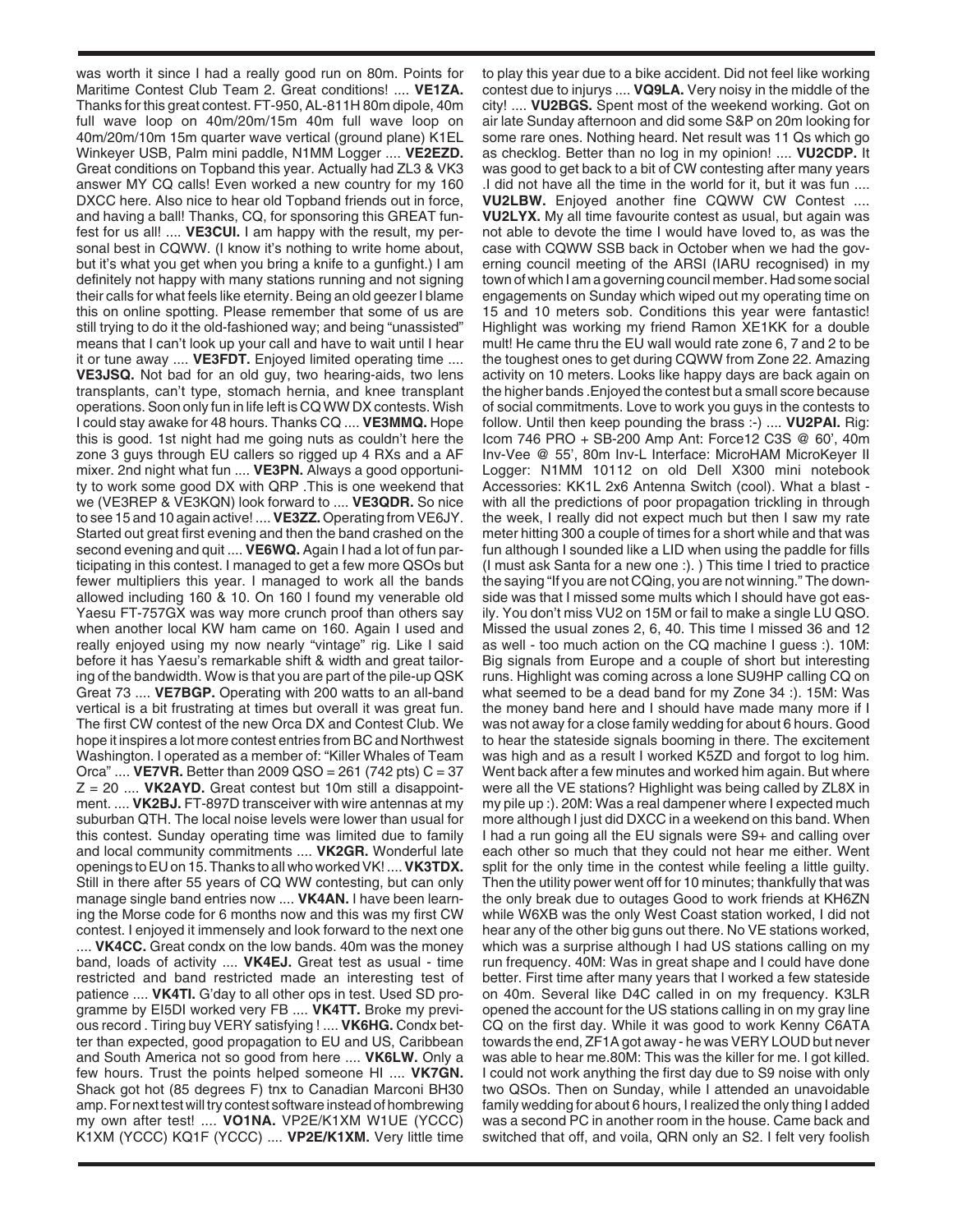then. Just tried working a few multipliers the second night. the wedding festivities had drained me out :). End of the contest and I looked back satisfied that I had the biggest score from this location to date with a promise of a lot more. The stretch target was 2 Million points and 2K QSOs which should have been easily possible if not for the wedding. Improvement is in order for the 80m antenna and something needs to be done for Top Band. I want to see what Tom N6BT's new antennas. Thanks to all the multipliers who called in on my run frequencies; you made the score what it is. See you all in CQ WPX 73 de Prasad VU2PTT VU Contest Group .... **VU2PTT.** Fine contest even for QRP stations .... **VU2UR.** Very good propagation on all bands but better on 15m. Next time I hope to send via computer. By hand many hours is something tiring and my hand sometime froze and I couldn't send very well my call sign hihi. But I broke my record .... **XE1AY.** DXXE Full Calorie .... **XE1MM.** This year being ATR (Addict To Rate) was simply too much fun! .... **XE2AC.** Success for CQ WW DX Contest 2010 .... **YB3XM.** Very good propagation on 15m; 4el Yagi mono band 21m height .... **YC1BJX.** FT-757GX, 100 watts, Delta Loop at 10m high .... **YC2LEV.** Tnx fer all contesters fer respons my call, best 73 hpe cuagn. Greeting sfrom Surabaya City, ciaoo .... **YC3TKH.** IC-751 Inv Vee @ 10m AGL .... **YL2PN.** IC-756PROIII 100W; ant vertical .... **YL3DX.** IC-725, 2 LW, 40 70 M, key HMLA Bug Memory 73 & GD DX .... **YO2AQB.** 73! .... **YO2GL.** Surprising conditions and good activity. Enjoyed my new "liliput" setup IC-7000 100W and homemade trap GP. Abandoned the 160m after several years but gave some points to old friends. 73 Szigy .... **YO2IS.** GL, 73's .... **YO2LAN.** IC-730, PWR 100 W .... **YO2MJZ.** Nice to meet my friends again! .... **YO3JW.** Nice contest, many stations on air, good operators! .... **YO3ND.** TS-450SAT, 100W, folded dipole (14 MHz), LW 27m, LW 48m, LW 60m. 73s for all! - .... **YO4SI.** Great contest. The propagation in 160m good. FT990, PA R118 Russian military 500 W Ant: inv"L" Soft: UcxL 660 .... **YO5AJR.** FT 890D, 100W , LW 160m, Windom, Delta Loop, Cubical Quad (14-21-28) .... **YO5DAS.**IC-7600, Diamond BB-7V, Dipole 40- 20m, Kelemen dipole .... **YO5OAG.** Very animated contest, many stations, my first CQ WW on 80m, TNX to all 73 .... **YO5OHY.** FT-100, FD4 .... **YO6CFB.** I enjoyed using SD TKS EI5DI .... **YO7AWZ.** TS-520 SE, PA 300W, HM Ant 2KY sloper HM Vy 73 ! .... **YO8BPY.** Nice contest and big opportunity to hunt rare stations. 73! .... **YO8RIJ.** K1, Loop Skywire for Top Band, condx: good, but hard to reach JA Hi .... **YO8RIX.** TS-570S, G5RV up 20m .... **YO9AGI.** TS690S; GPA30, dipole .... **YO9CXE.** FT-897 + PA 300W, vertical .... **YR5T.** 73 .... **YR6M.** ICOM 756 PRO III, Inv V, GP, 400 W .... **YR8I.** My antenna is dipole for 40m band which is half folded on the balcony and the other half in the living room! :) .... **YT1MN.** TS930S; HF9V .... **YT1Q.** IC-746 PRO + W3DZZ + 160m dipole .... **YT2AAA.** FT-847, vertical , Beverage N/E 320m, N/W 240 m .... **YT4A.** Nice contest .... **YT9M.** FT-1000MP-MV, ACOM-2000A, 4sq .... **YU7W.** Great conditions! .... **Z37M.** FT-857, 100 watts, 160m: Inv V, 80-10m FD4 .... **ZA/HA1ZN.** This was the first contest from Albania and the first time entry in M2 category for Haros Radio Club team. We had lots of fun and enjoyed the hospitality of Albanian people, the long lasting pileups and the great contest very much. On Sunday afternoon we lost public electricity and also our ability to use PAs but our barefoot radios powered by batteries and a small generator were enough to have still nice runs. Beside HF the most reliable communication with outside world was the mobile telephone network that never stopped connecting us to DX Cluster, RBN and the Getscore servers .Thank you for all contacts and evaluating our results .... **ZA3HA.**Thanks to all concerned in running the contest .... **ZC4LI.** QTH: Namukulu, Niue Island .... **ZK2A.** Challenging conditions but out 40 metere vertical really shone and did us very well. Too many stations never send the call od the station they are working. No wonder there are many suspect/mistaken QSOs. We always

endeavor to send the other station's call to avoid any confusion. Great to take part again and already looking forward to the next one. Amazing, too, when a wrong call is put up on the Cluster (ZL1AGY in our case) and no one checks but demands to work us - again for a dupe. People need to slow down and little and listen, listen, listen. .... **ZL2AGY.** We weren't originally planning a full-on entry in this contest with only two club members available plus a passing DL friend but it was such fun that we made a go of it. Our marginal 3G link fell over so we missed out on DX Cluster mults .... **ZM4T.** An all time personal best for CQ WW CW for me.

## **USA QRM**

The new callsign seemed to be a pile-up buster. Many fell with just one call .... **AA3K.** First time using CW on the air. I decided to get my feet wet .... **AA6GZ.** Wow DXCC on 20m and 40m .... **ABØRX.** Very nice contest .... **AD5MN.** I operated portable from a salt marsh on the Delaware Bay Port Penn Delaware with a IC-703 and 145ft inverted L antenna .... **AE3J.** Bands were in great shape. At times, 80 meters sounded like 20 with all the DX and their signal strengths. Many honest 599+10's from across oceans on a band I used to think of as local use only. K3/100 & a dipole .... **AE5X.** N1MM, Yaesu FT-1000MP Mark V, Ten Tec M238B & Palstar M BT1500A, G5RV & 80m inverted vee doublet. Had RFI issues requiring reboot on 40m. Otherwise really nice SP effort from my topographically-challenged, noise-infested home I need to check, but this is very likely a personal best from this QTH .... **AE6RF.** Ham Stick vertical dipole and 50 watts only allowed search and pounce but still got 56 countries! .... **AF4RK.** Need a category for 10 wpm straight keyers :-) or maybe I should practice CW more .... **AJ4GL.** Fantastic to hear some signals on 10m into the RF Black Hole, MN .... **K0EA.** Great contest! .... **KØEJ.**A good friend very generously allowed me to operate his FB station for a few hours for WW CW, while we were traveling over the holiday. Conditions and activity levels were good! Thanks to the stations I was fortunate to work, and will hope to have more operating time next year! .... **KØGEO.**I operated part time, in a relaxed manner meaning I took breaks when tired and I slept at night. I decided this one was going to be more fun than work. I enjoyed the contest with my new antenna system. It was great to have a stack on 10-20 to use. The higher bands (10-15) were open more than I expected and this contest is my all time high for DX worked on 40 and on 10. I spent little time on 80 and 160 because I tended to be tired when they were open. It was a blast to work so many Asian and African stations. It looks like our Sunspot cycle is on the rise. It was great to work so many friends around the world and to hear them say hi Scott.

.... **KØMD.** Conditions were fair, but better on Friday night compared to Saturday. Was nice to work a couple of new ones. Fun contest! .... **KØPK.** Band conditions were good and 10mtrs open up a bit. Worked between the other projects and family duties .... **KØUK.** Didn't work Friday but worked a lot Saturday until 8pm local (0100z) when I was off with the XYL for the evening. Sunday morning I worked 3 hours before heading off to the NY Giants football game and for 1 hour and 20 mins (about 1340z until 1500z) 15m was FANTASTIC! I never heard EU stations so loud before and as quick as I could turn the dial I could work a new station on 15m. I didn't want to leave to go to the game, but I did. At least the Giants won! Heard from folks that 80m was also excellent on Sat night but I had (ok \*she\* had) other plans and didn't cash in on the conditions. But it was fun and I'm always amazed at how good ops are at pulling calls out of the noise. I'm more impressed after each contest. Thanks for all the Q's from some might fine ops out there! Kenwood TS-2000, 100w, and wires .... **K2DSL.** Argonaut V at 20W .... **K2EKM.** A very enjoyable contest. The bands were in nice condition. I look forward to next year's contest .... **K2NPN.** TS-850, dipoles. Out of town visitors made this a very part-time effort. As always, a very high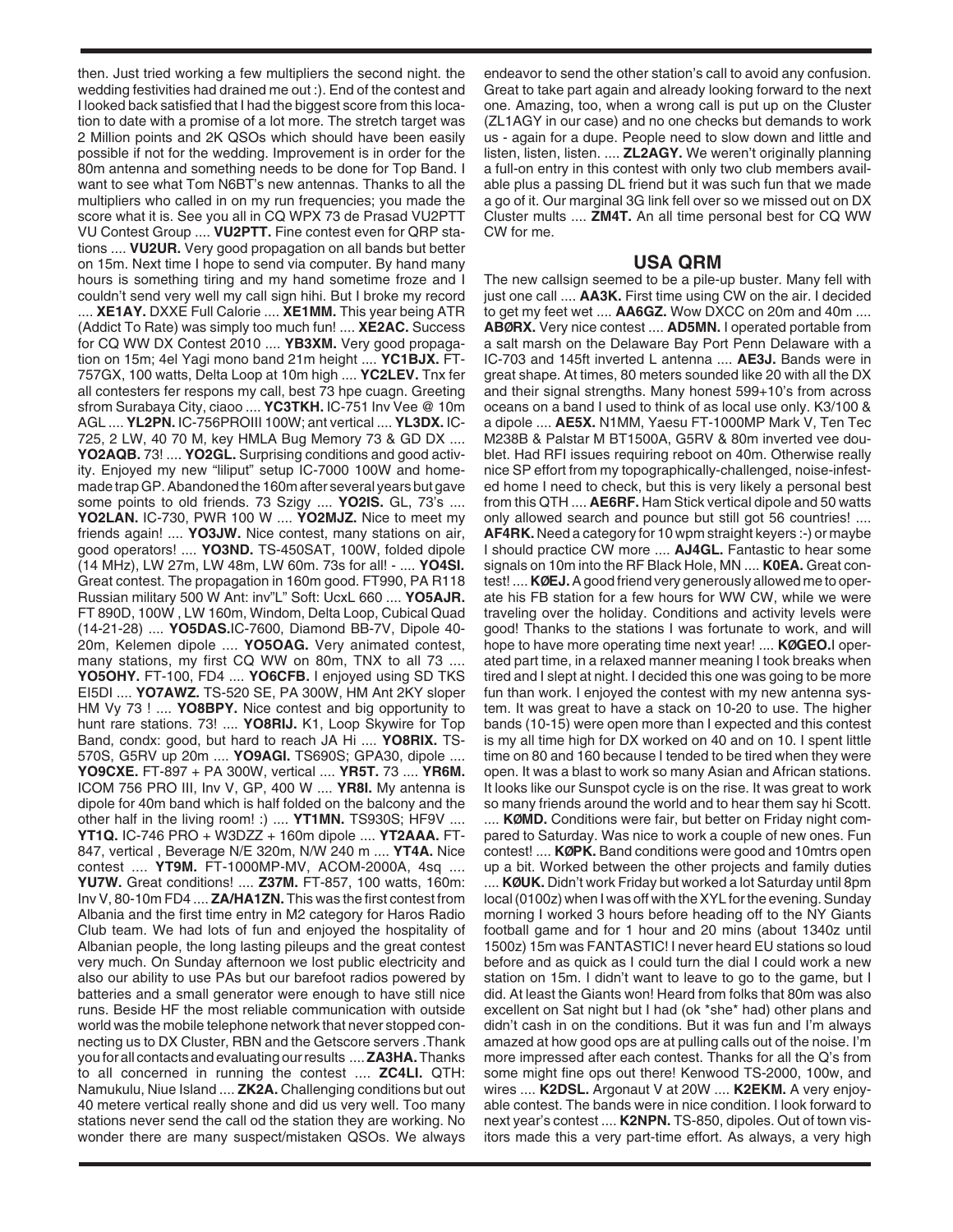caliber of operators in this contest Particular thanks to the DXpeditioners, who made rare ones available on multiple bands .... **K2PO.** Darn it, I did it again. I was only going to be in the contest for a few hours but conditions were great. I wish I started earlier. Very pleased with the 96 countries, 25 zones, and 355 Q's. Station is quarter wave vertical, 25 short radials on a tiny lot with 500w. Oh the joy of southern Florida lot restrictions. Thanks for a great contest. .... **K2RR.** Lots of fun. Better conditions than expected and incredible receivers and ops at the other ends of my calls. Thanks to all! My first CQWW CW in Assisted class in many years, because CQ is now recognizing Low Power Assisted as a real class .... **K3AU.** Flex-3000, 100 watts, 80 meter Carolina Windom @ 12 meters, all bands. A fun contest! I think the main difference between SSB and CW contests is that in CW there's enough room so stations don't get on top of each other. Makes it so much nicer. This was a good opportunity to practice CW contesting. Lots of stations I did all S&P, experimenting with the new Skimmer-driven spots. It seemed like there were a lot more broken spots than usual, but still a constant supply of stations. Still, there were quite a few Pacific stations (ZL8X, ZK2A, etc) that I ran across that weren't spotted yet. I think there may not be enough Skimmer coverage on the West Coast to pick the weaker stations up. I only had time in daylight hours, so it was mostly 20/15/10. I didn't have much luck getting through to EU, but it was novel to work two Cyprus stations in a row. My 100w and dipole doesn't usually get that far through the East Coast and EU walls. Nice to have the sun back at work 73 .... **K3FIV.** Got trampled on 160m - Again! .... **K3TC.** Greetings from my new QTH in Florida .... **K3TW.** My best score to date and lots of mults to be had. K2, Alpha 76, 14 kw out, Comtek 4 square, Beverages .... **K4PI.** Not able to operate much of weekend due to guests for Thanksgiving and also church on Sunday .... **K4UK.** Great conditions! Enjoyed the new category of assisted high power single band. 80m sounded like 20m at times! Thanks all for the Q's and fun .... **K4XD.** Operated at N3HBX in MD .... **K4ZW.** 20 meters was excellent as usual .... **K5KJ.** I thought conditions were very good on 80m. I wanted to do more, but I have a severe QRM problem. Looks like intermod of broadcast band carriers on top of a broadband noise spectrum. This will be motivation for some station improvements .... **K5RA.** Conditions on 160 very poor to JA the first day and Europe the second. But all was worth it when I worked a new one on the band - ZA .... **K5RX.** Didn't plan on a serious effort, but the nice conditions sucked me in. .... **K5ZD.** Again, next to 0 sunspots, and the solar flux took a dive just before the contest after several weeks of looking better. This score was just short of last years score so I guess we can hope for next year .... **K6CSL.** Just plain awesome .... **K6TD.** 10 meters was nice, more than expected. Enjoyed the good CW ops for the most part .Very good group of ops all weekend. Thanks for fun. Again the best contest for my money— CW lives! .... **K7ABV.** Happy to see 15 mtrs coming back to life. 10 mtrs still dead here .... **K7ACZ.** I operated off and on for this one. I managed to work 7 new ones. My CW has a long way to go, but what's a better way to practice than to dive in and get my feet wet? .... **K7BBR.** Poor propagation on all bands. Second contest. .... **K7LFY.** This was the first contest with a new 8 element circle array together with 6 Beverages and a new K3 in diversity mode. Found this to be very effective, but sometimes it was better using the antennas individually. Had to QRT at times due to high QRN during snow storm. The new K3 has a problem with the synthesizer unlocking from time to time. Switching it off and on again fixed this, but need to eliminate the problem from happening altogether. Overall, a most enjoyable contest with important lessons learned so that hopefully results will be better next year .... **K7NJ.** Thanks for the contact .... **K7OA.** Prop sucked but that didn't stop the FUN! .... **K7SZ.** My first contest outside of Field Day. I had fun. Just wish I had a better antenna system here. 73! .... **K8CPA.**

Great contest! Thank you 10 meters! Great expeditions: C5A, 9L5VT, D4C, 9J3A, ZA3HA, CR2X, CR3E, CR3L, ZK2A, ZL8X,. etc Thanks to all those who travelled to put a rare one on. Still need more horsepower on 40. My endless lament! .... **K8GL.** Averted disaster when the laptop's hard drive crashed in the middle of the Sunday morning EU run. Managed to recover the log but lost a prime hour .... **K8IR.** Watched the OSU/Michigan game during the contest! .... **K8PTT.** Always a challenge but overall was fun .... **K9GY.** Nothing like finding out my 100W on 40 and 80 caused my computer to lock up! Floating the RS232 lines from the computer solved the problem Always fun in CQWW .... **K9JU.** Fantastic 80m condx ! At times the band sounded like 20 with signals booming in from all over. Looking forward to next year already! .... **K9UIY.** Best condx on 160 HRD in years. Most interesting DX was DT8A on S. Shetland Is. (VP8/H). Lots of great stations on, including 5R8 .... **KB1T.** Like most CW contests, I think there should be a whole seperate catagory for those who are using computers for either sending or recieving the code. And it should be reflected through lower points per contacts .... **KB8NUF.** This was my first large contest. Got off to a slow start but got into the swing of it on the second day. Next time will be much better! .... **KB9O.** Tu all who made this wonderful contest happen 73 .... **KB9YGD.** The sunspots are starting back. I got my best score to date for CQWW CW. I worked my 1st Africans on 10m since 2004 (save C91WW during last month's CQWW Phone)! 40m was the jewel this time with quiet QRN and long openings into Europe from the Left Coast. I worked 3 new 40m band/countries LP, Azerbaijan, Qatar, and Turkey .Plenty of fun on 15m and 20m during the day. Too bad I don't have a decent antenna on 80m or 160m. I hope next year will be even better

.... **KC6X.** Limited time mobile on single band .... **KD2JA.** Friday night 0000Z I was at the Magic Kingdom at Disneyworld in Florida 875 miles from my station. So after a 16 hr drive home on Saturday morning, we arrived home at 0500Z Sunday. What a waste! Had a good time and met Mickey Mouse again worked contest about 1 hour with 10 LP contacts on 10m .... **KD9MS.** Lots of new countries worked. Attic antenna. .... **KFØIQ.** Worked all 40 zones, highest mult total since 2000 .... **KF2O.** Had fun even though the bands seemed flat half of the time. Never had a decent JA opening the entire weekend and had to work harder than usual for each QSO. Propagation was almost a reverse of the ARRL DX contests. EU signals sounded very strange Sunday morning, like they were strangled and the propagation was about the same The noise from a neighbor's plasma TV haunted me all weekend night and day. I was never able to get a run going so 99% S&P. Still a lot more fun than any SSB contest. Lots of amazing ops in this contest. Thanks to all for the good times and QSO's in my favorite contest .... **KF6A.** Great conditions this time.What a great way to spend a snow bound weekend in the northern panhandle of Idaho. Got a foot of light snow. Some brief power outages and temporary loss of satellite internet (snow covered dish) were the only problems. I am so far north (48 degrees) that I don't normally get much long path to Europe, but this time definitely worked louder sigs to SW to EU on both 20 and 40 meters. Had some great 160 DX this time - ZL8, VK6 KH2, UAØ and lots of JAs. My first CQWW season with a K3. Love the rig, especially the "spot" button which I just discovered! Had a great time. Thanks for everyone participating to make it such fun .... **KG7H.** Very part time with family from out of state for Thanksgiving. Condx seem very good .... **KG9Z.** Thank ya'll for the great DX! 73's .... **KJ4AOM.** Just for fun. Ten meters took gas but 15 was fun, lots of big sigs .... **KJ9C.** I was given the opportunity to hang an antenna off a commercial microwave tower, so I packed up the K3 for remote operation. I installed an 80 meter dipole and multiband fan dipole, both slopping off the 120 ft mount and had a blast. Sure beats the 25 ft restrictions I have at the home QTH. I was only able to operate 13 hours, but it was a great experience Thanks for the Q's ....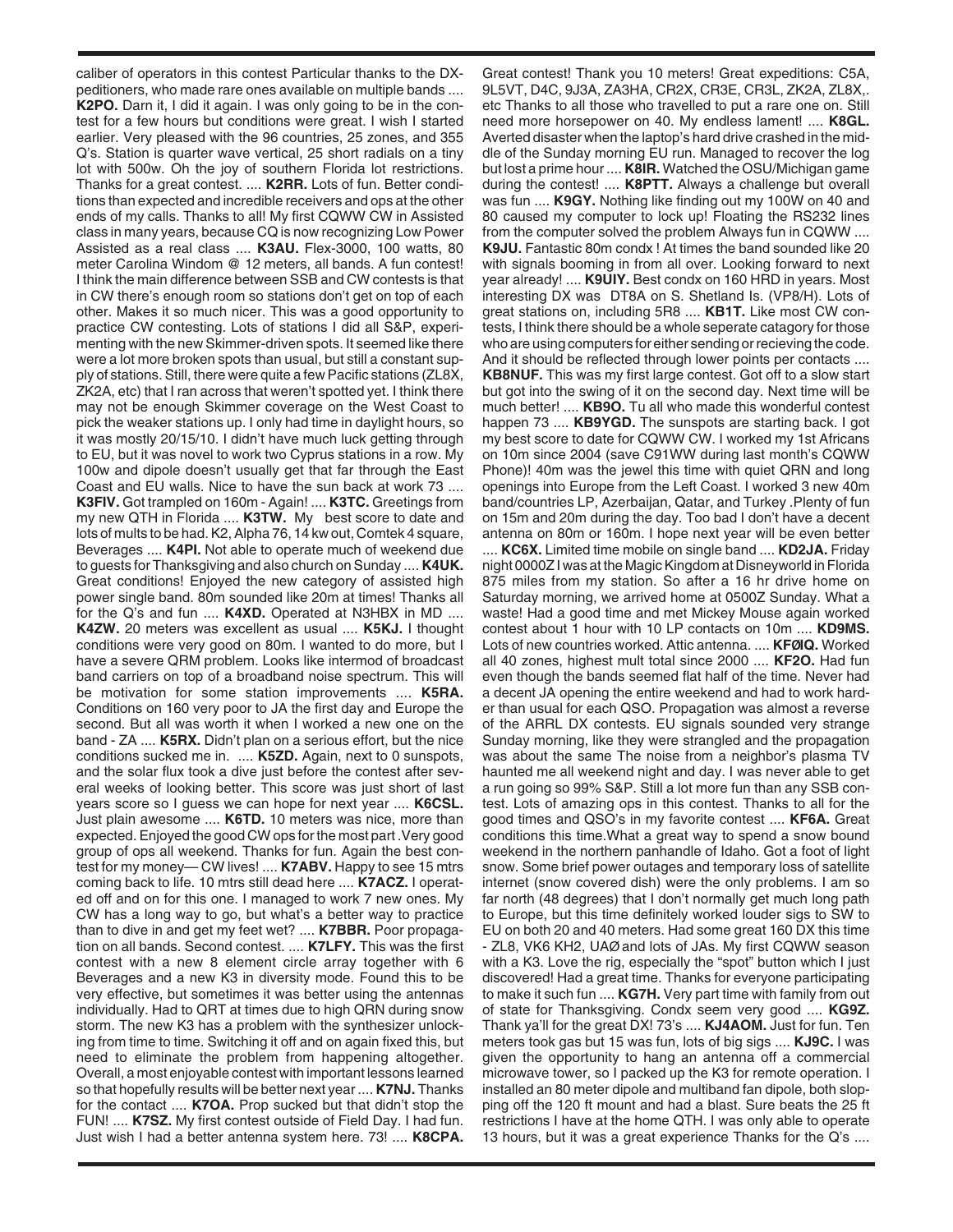**KK9N.** Planned a part time effort. Weather dropped to 30 degrees F, so turned up the heater and worked later in the warm shack. Good conitions on all bands. Also was doing a special event station on 10 meters. Was intersting weekend .... **KN4Y.** Great FUN! Best low band conditions in decades .... **KR2Q.** When the contest started I did not have a workable antenna. I finally got the vertical working. Replaced the rotor for my beam at 1900z. I replaced my beam rotor Saturday afternoon. Got to work 8 hours in the contest. The number of QSO's was half the number made in 2009. It was great fun while it lasted .... **KSØM.** I know the Big Boys easily work 100+ countries during the contest weekend. Still, it seemed like a long shot to do the same with an antenna consisting of a wire leading from the back of my K3 out the window to a tree. Nonetheless, I made it, with 103 countries worked in 115 QSOs. Whether your station is huge or modest, CQWW is FUN! .... **KTØNY.** Conditions were pretty good from my point of view. 80 and 40 were very quiet both nights. Not much of an antenna for 160 so I can't say much for that band. 15 was a good European producer Sunday and 20 was its normal self recently. Overall, much improved over last year - 250K points better. Slept too much. I think it has something to do with this age thing. Thanks for all of the Q"s and I'll be looking for you all again next year .... **KV8Q.** Lots of fun this year. Thanks all .... **KX4O.** Mostly surfing for new ones during spare moments. Biggest thrill was hearing 9L5VT on 80m, even if I couldn't crack the pileup. Working C5A on 40 was pretty neat too! .... **KX7L.** Great time! Super Participation! .... **KX9M.** MNI TKS to all hams! .... **KY9KYO.** 6th CQWW CW DX Contest .... **N1NN.** Wow! The best low band conditions ever experienced in a contest from here! .... **N1UR.** Heard a lot more zones and countries than Icould work with 5 watts but still happy with the results .... **N1VVV.** Had a lot of fun! This was my test run for contesting setup on the new antenna (Optibeam 12-4). It worked fantastic. Thanks for all the contacts .... **N2KI.** Several new countries, lots of fun as usual .Thanks to all 73, Charles, N2SO .... **N2SO.** The contest was fun. Condx were great .... **N2UC.** Wow! 10 was lotsa fun to listen to the wild propagation swings. Some real alligators out there, but many excellent ops handling some mega pile-ups. REALLY bad daytime noise issues cropped up here on 20 thru 10. Thought it might have been a bad PS, changed in and blew out one of my keyers in the process, no help! C'est la guerre! Hadn't planned to put in as many hours as I did, but it was just too interesting to miss. 40 was open into EU in the early afternoon. 80 was hopping. Rare DX and, of course, the challenge of it all ;o) .... **N2WN.** After 11 years, I finally broke the 15M barrier! 157M points claimed, vs 131M in '09. Only 6 more QSOs this year, so the difference was all in the multipliers: 40 more mults this year on 15 and 10 m, and 30 more on 160 and 80 m. Conditions on these highest and lowest bands were good: an SFL of 80 this year vs 71 last year, and a K of 1 in the dark hours. I got good runs on 20 m: 375 Qs in 4 hr Sat morning for an average of 94/hr, and 282 Qs in 34 hr Sun morning for 84/hr before going to 15 m to chase mults. My previous best claimed score, 147 M, was in 2006: this year I got 59 more QSOs and 43 more mults on 10 and 160 m combined, making up for a slight deficit on the "money" bands of 40 thru 15 m. Again, better conditions on highest and lowest bands. In 2002 with lots of sunspots I claimed 141 M points, most earned on 15 and 10 meters. In comparison, this year I got the QSOs by intense running on 20 m, and the mults by lots of tuning on all the other bands. Fun to find 5R and FO on 15 m, and ZL8, KH2, and HKØ on 20 m As sunspots declined in the last few years, I put up much better 80 and 160 m antennas and learned to work the low bands harder. So, as sunspots increase in the next few years, I hope to be better prepared and practiced to do well on both low and high bands .... **N3UM.** 84 countries with a wire inverted L for 80m. Works great on 15m! .... **N4CT.** On Saturday night, 80m CW sounded like 20m. Strong signals from Europe, Africa and the Caribbean .... **N4KZ.** WOW!

That was fun .... **N4LZ.** Enjoyed the contest! .... **N4NTO.** Thanks to Tom, W8JI, for letting me use his greatr station. Everything worked to perfection. Would be a new 40m single band record if it passes the log checking. Thanks to all the great DX who called in. This was as good as it gets .... **N4PN.** I had a great time for eight hours of casual operation. Really enjoyed the 15 meter openings/action to EU. Where are these guys every other weekend? .... **N4TOL.** Fun. I will likely operate longer next time .... **N5CW.** What a Super Contest! .... **N5RZ.** Thirty plus years of CQWW activity and I still get goosebumps! .... **N6AN.** 15M only, limited time .... **N6HE.** Op about 14 hours, QRP, 5 Watts, Ant: 20 foot end-fed wire out the window. Great condx on 15 meters, especially Sunday. Was having so much fun on 15m, decided to go Single-Band, and let the few other band QSOs count for checks. Great fun from my "No Antennas" QTH!! Thanks for all the QSOs. GO ARIZONA OUTLAWS! .... **N6HI.** Went cherry pickin' .... **N6PE.** Great fun! The bands were in great shape. I do not have an antenna up for 40 yet. It came down about 7 years ago in high winds. I have been using my 80 meter loop which is non-resonant. Conditions have been so good that I was able to pick up many Europeans running only 80 watts! The credit should go to the stations on the other end. They must have exceptional set ups! Even when the winds kicked up and the tower was lowered the antenna lying on the roof worked fine! The most frustrating part is waiting for stations to sign their call. My hat is off to those who either sign after every QSO or in some instances within a very short time period. The rest, well, all my dupes were because I was tired of waiting. Next year I will just move on and work them later. We need a good tutorial on passing mults and band change strategies. I am at a glass ceiling and it is time to mix things up a bit .... **N6RV.** S&P only, 22 hrs .... **N6VR.** Great fun My log basically a check log .... **N6YEU.** I had a great time again, I hope I verify at least two countries I don't have. I'm at 98 countries for DXCC right now! I never heard any signals on 10, and 80 was very sparse. 40, 20, and 15 were great, again. CU next year! .... **N7EIE.** Great contest. Exceeded my expectations with my equipment and antenna. Can't wait for CQ WWW 2011! .... **N7RCS.** I was going to pass out some points and just have fun. Talk about fun, I just had to have more and more and when it was over I was wishing there was more. Just a S&P go for me and not into the CQ'n but really enjoyed the casual attempt. Thanks to everyone for all the fun .... **N8BB.** Limited time to operate and poor antennas for 20m and up, so happy with results .... **N8DE.** With 15 open made more Q's than last 5 years. Great contest .... **N8MZ.** Fun Contest! Even with pipsqueak 5 Watts! .... **N8XX.** On 20 M - ran 100W into a 12 element Phased Vertical Array designed by W8KTQ .... **N9AUG.** Just had an hour at the end to try out 80. Hoping to round out the U of Chicago club station's DXCC total .... **N9UC.** 3 hours 20 minutes on family weekend .... **NA4CW.** A series of unfortunate events really impacted my plans for this one: hard drive that crashed before the contest and the replacement laptop wouldn't connect with my rig to key it, so back to the old fashioned way. And I had overnight guests and a nasty case of flu with high fever and nasty muscle aches. Just didn't have much time in the chair! Conditions were very good, especially on the high bands. In my limited time on the air, contacts with Europe were easy - most on the first call. Most ops were awesome, but there were a few that just would not ID. Apparently they are depending on ESP or packet spotting to do their IDing for them, My ESP wasn't cutting it and I was running unassisted .... **NDØC.** Took the RBN out for a first spin. Amazing! Eight hours of fun .... **ND2T.** Had a lot of fun. Could only work it for limited time due to other comittments but will be back in full force next year! .... **ND3R.** My personal best. Over the years W3ZZ said, "Even a modest station can make a million points in each of the major contests!" I have been convinced and set that as a goal this year. Then I realized that I made almost 12 million points in 2006 so I revised the goal